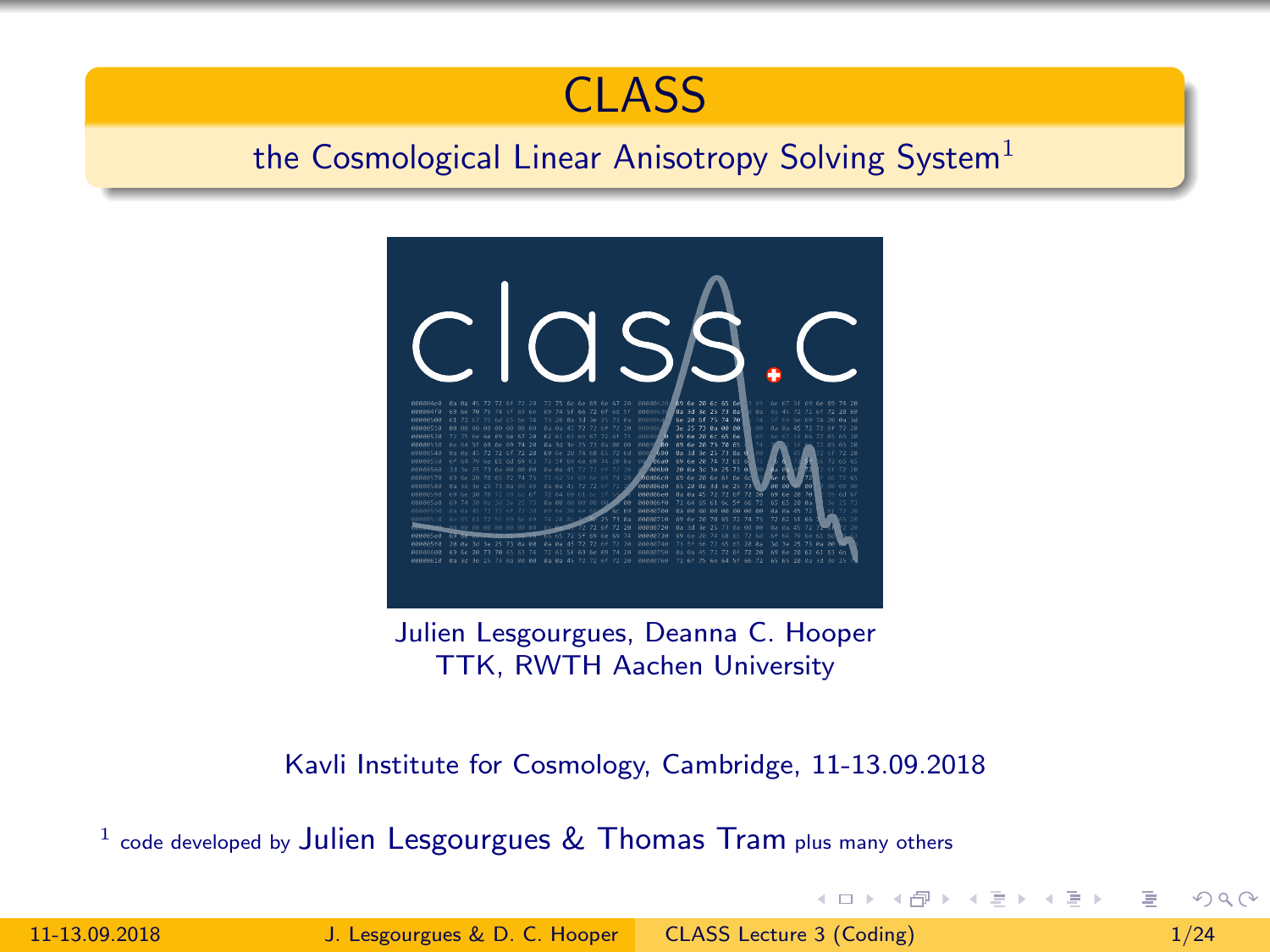overall structure of class 2 dynamical indexing rules input parameters error management rules adding features

э

 $OQ$ 

→ イ母 ト イヨ ト イヨ ト

 $\leftarrow$   $\Box$   $\rightarrow$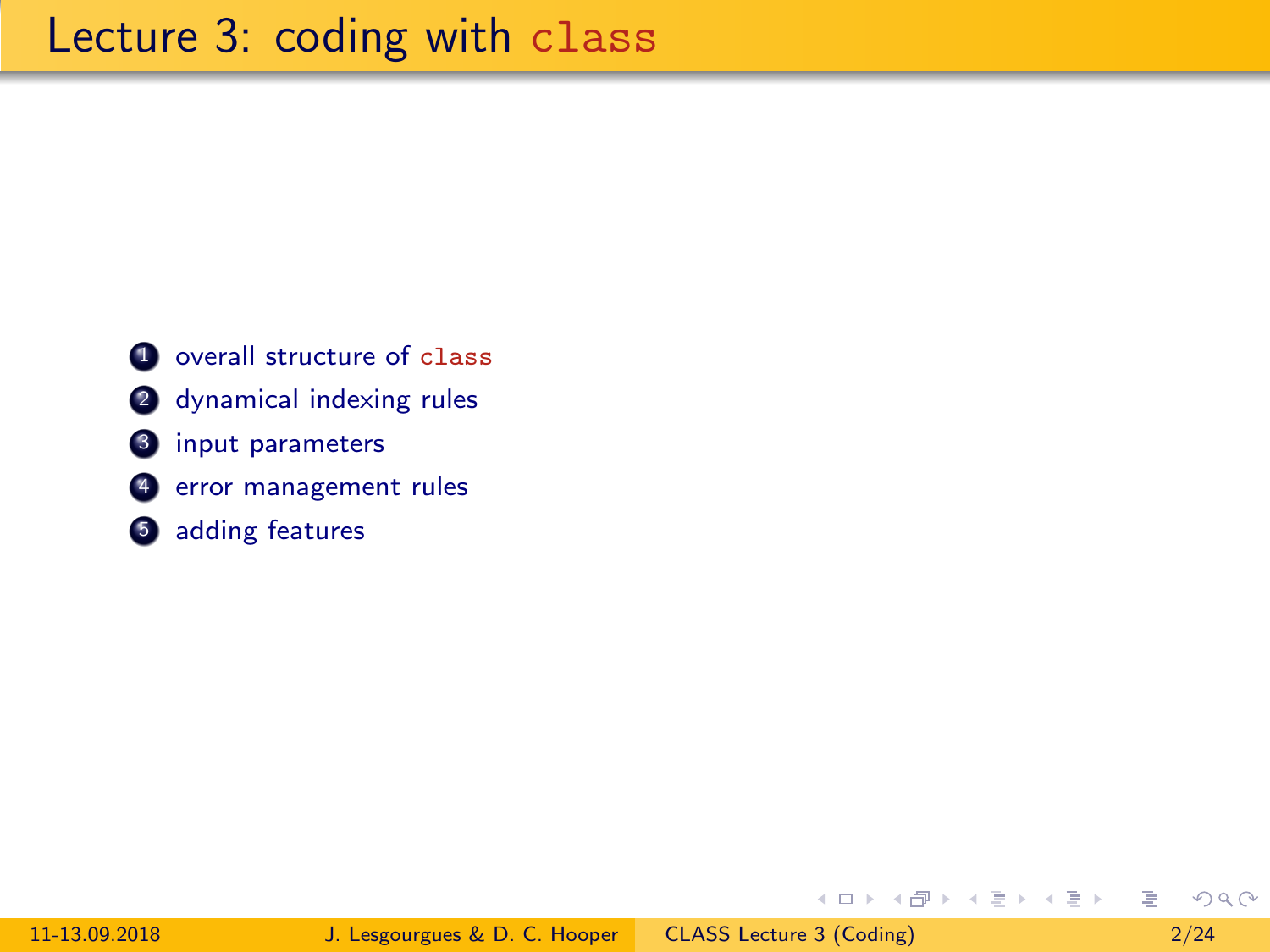In CLASS, what is a module?

- a file include/xxx.h containing some declarations
- a file source/xxx.c containing some functions
- **E** each module is a associated with a structure xx, containing all what other modules need to know, and nothing else
- some fields in this structure are filled in the input.c module (input parameters relevant for this module)
- $\bullet$  all other fields are filled by a function  $xxx\_init(...)$
- $\bullet$  "executing a module"  $\equiv$  calling xxx\_init(...)



In include/background.h: localise struct background In source/background.c: localise background init()

 $\Omega$ 

イロン イ押ン イヨン イヨン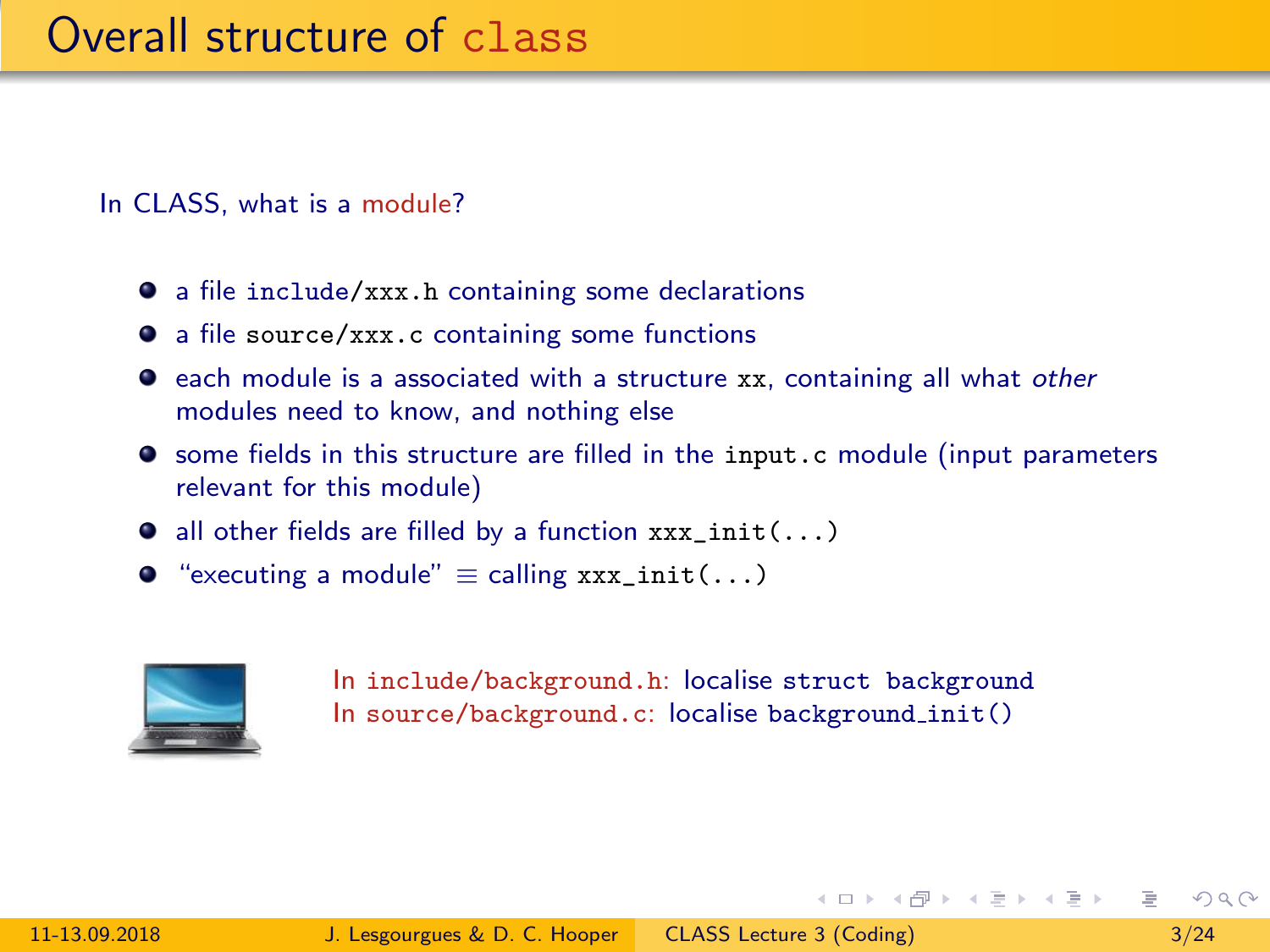|--|

In a flat universe, line-of-sight integrals read  $\Delta^i_l(k) = \int d\tau S^i(k,\tau) j_l(k(\tau_0-\tau))$ , and harmonic spectra are given by  $C_l^{ij} = 4\pi \int \frac{dk}{k} \mathcal{P}(k) \Delta_l^i(k) \Delta_l^j(k)$ .

 $QQ$ 

イロン イ押ン イヨン イヨン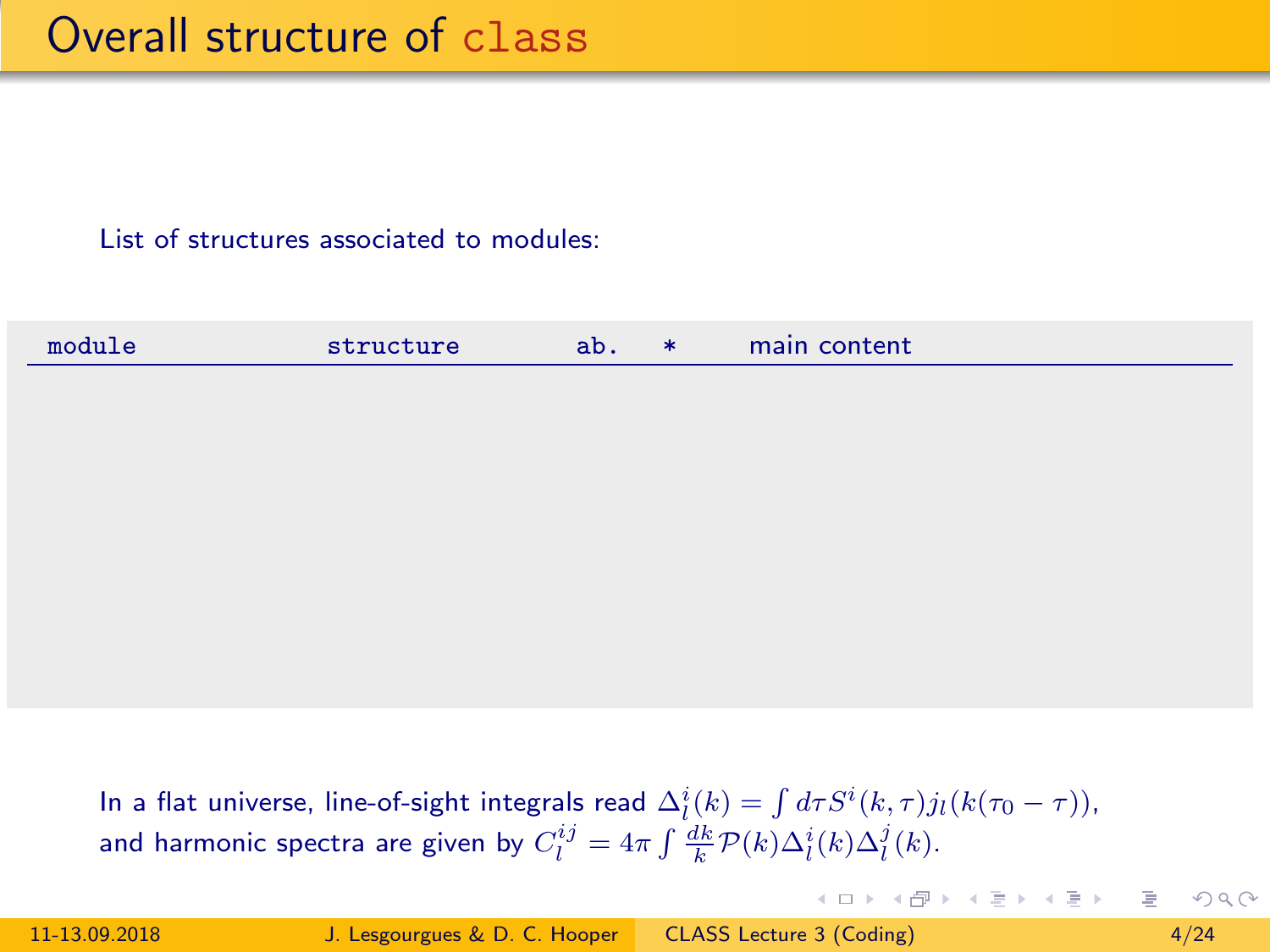| module  | structure | ab. | ∗ | main content                 |
|---------|-----------|-----|---|------------------------------|
| input.c | precision |     |   | ppr all precision parameters |

In a flat universe, line-of-sight integrals read  $\Delta^i_l(k) = \int d\tau S^i(k,\tau) j_l(k(\tau_0-\tau))$ , and harmonic spectra are given by  $C_l^{ij} = 4\pi \int \frac{dk}{k} \mathcal{P}(k) \Delta_l^i(k) \Delta_l^j(k)$ .

 $QQ$ 

イロト イ押 トイラト イラトー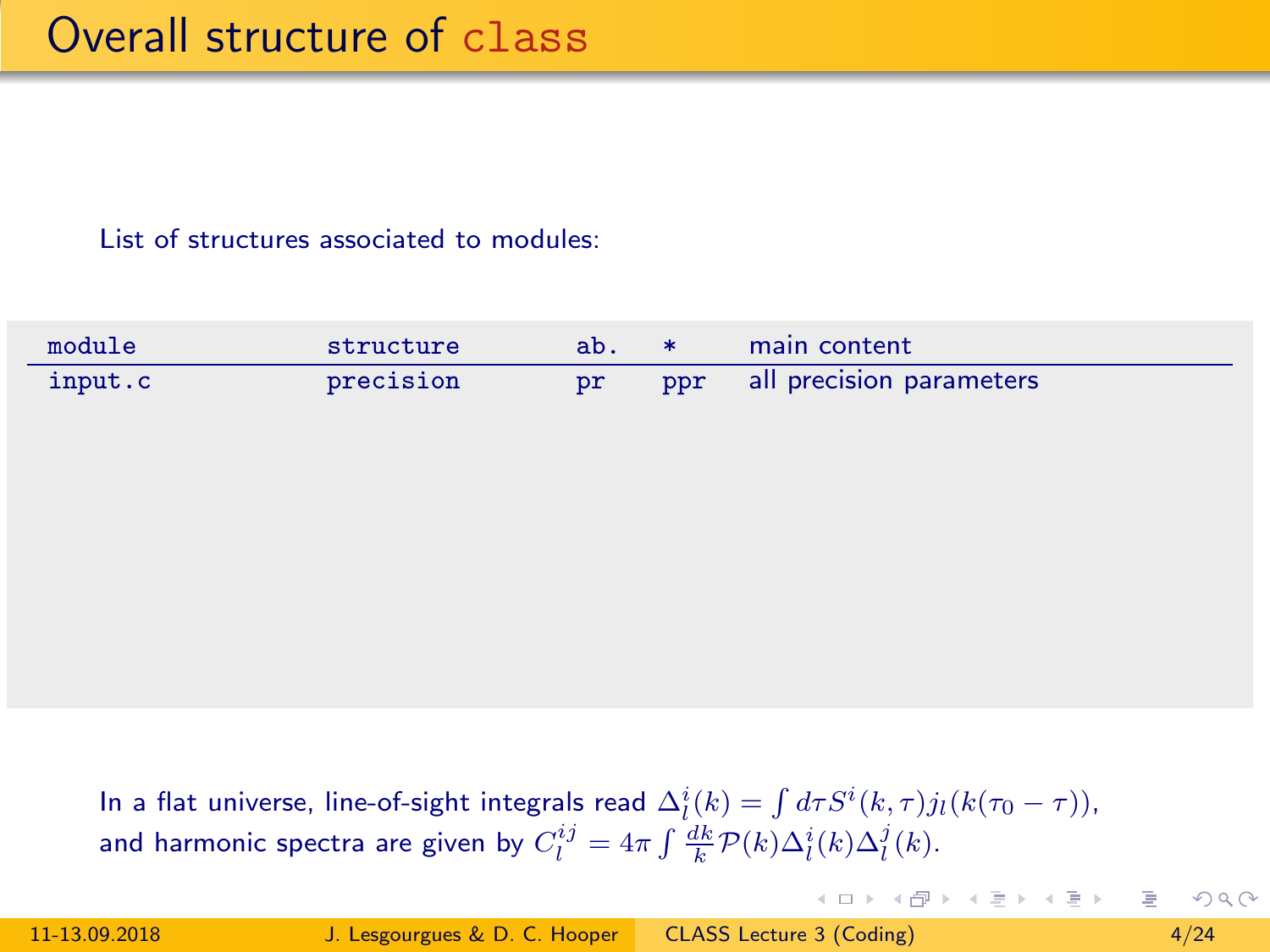| module       | structure  | ab. | - ≭ | main content                               |
|--------------|------------|-----|-----|--------------------------------------------|
| input.c      | precision  | pr  |     | ppr all precision parameters               |
| background.c | background | ba  | pba | background quantities as funct. of $\tau/$ |

In a flat universe, line-of-sight integrals read  $\Delta^i_l(k) = \int d\tau S^i(k,\tau) j_l(k(\tau_0-\tau))$ , and harmonic spectra are given by  $C_l^{ij} = 4\pi \int \frac{dk}{k} \mathcal{P}(k) \Delta_l^i(k) \Delta_l^j(k)$ .

 $OQ$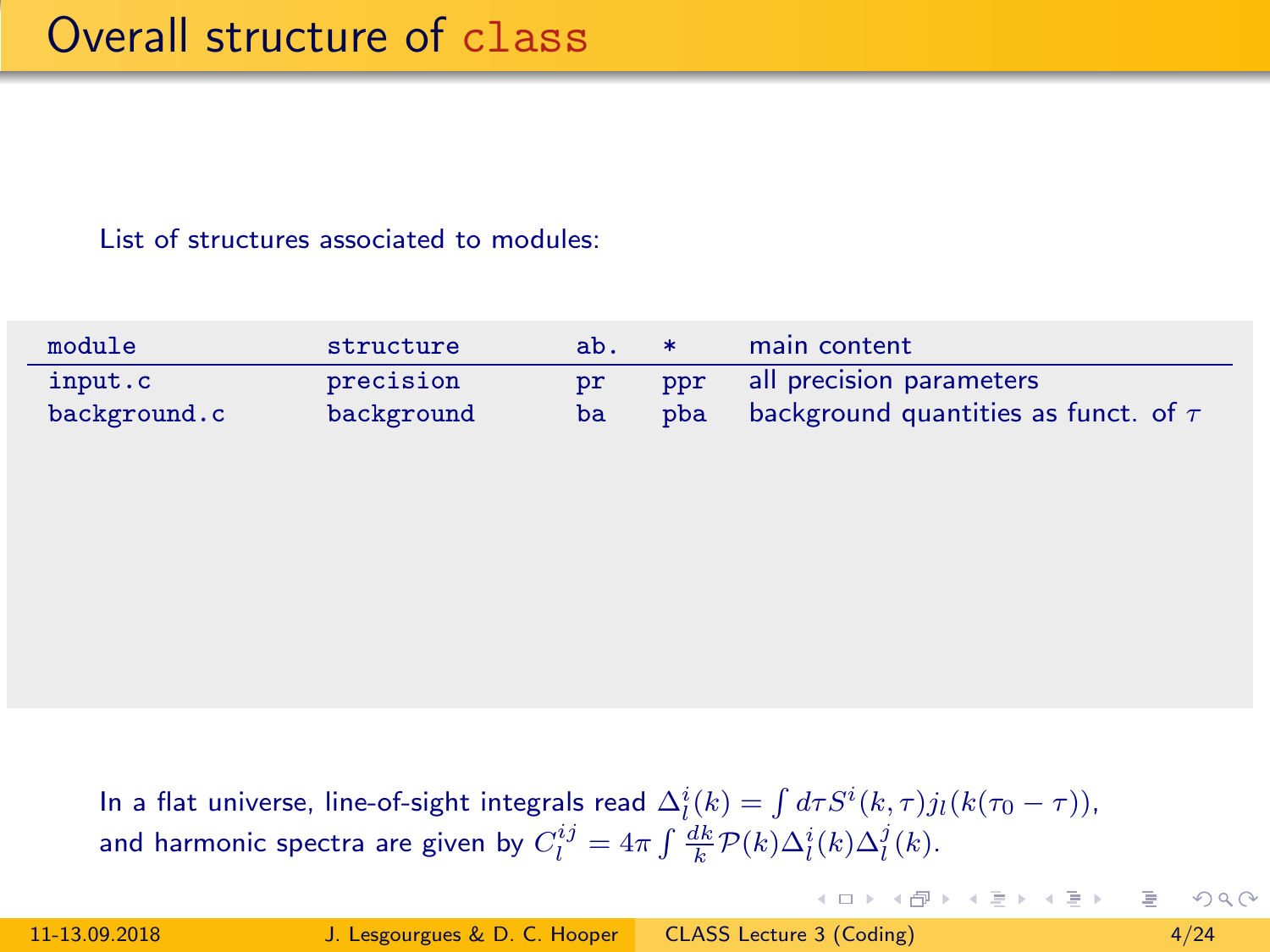| module           | structure      | ab. | $\ast$ | main content                              |
|------------------|----------------|-----|--------|-------------------------------------------|
| input.c          | precision      | pr  | ppr    | all precision parameters                  |
| background.c     | background     | ba  | pba    | background quantities as funct. of $\tau$ |
| thermodynamics.c | thermodynamics | th  | pth    | thermo. quantities as funct. of $z$       |

In a flat universe, line-of-sight integrals read  $\Delta^i_l(k) = \int d\tau S^i(k,\tau) j_l(k(\tau_0-\tau))$ , and harmonic spectra are given by  $C_l^{ij} = 4\pi \int \frac{dk}{k} \mathcal{P}(k) \Delta_l^i(k) \Delta_l^j(k)$ .

 $OQ$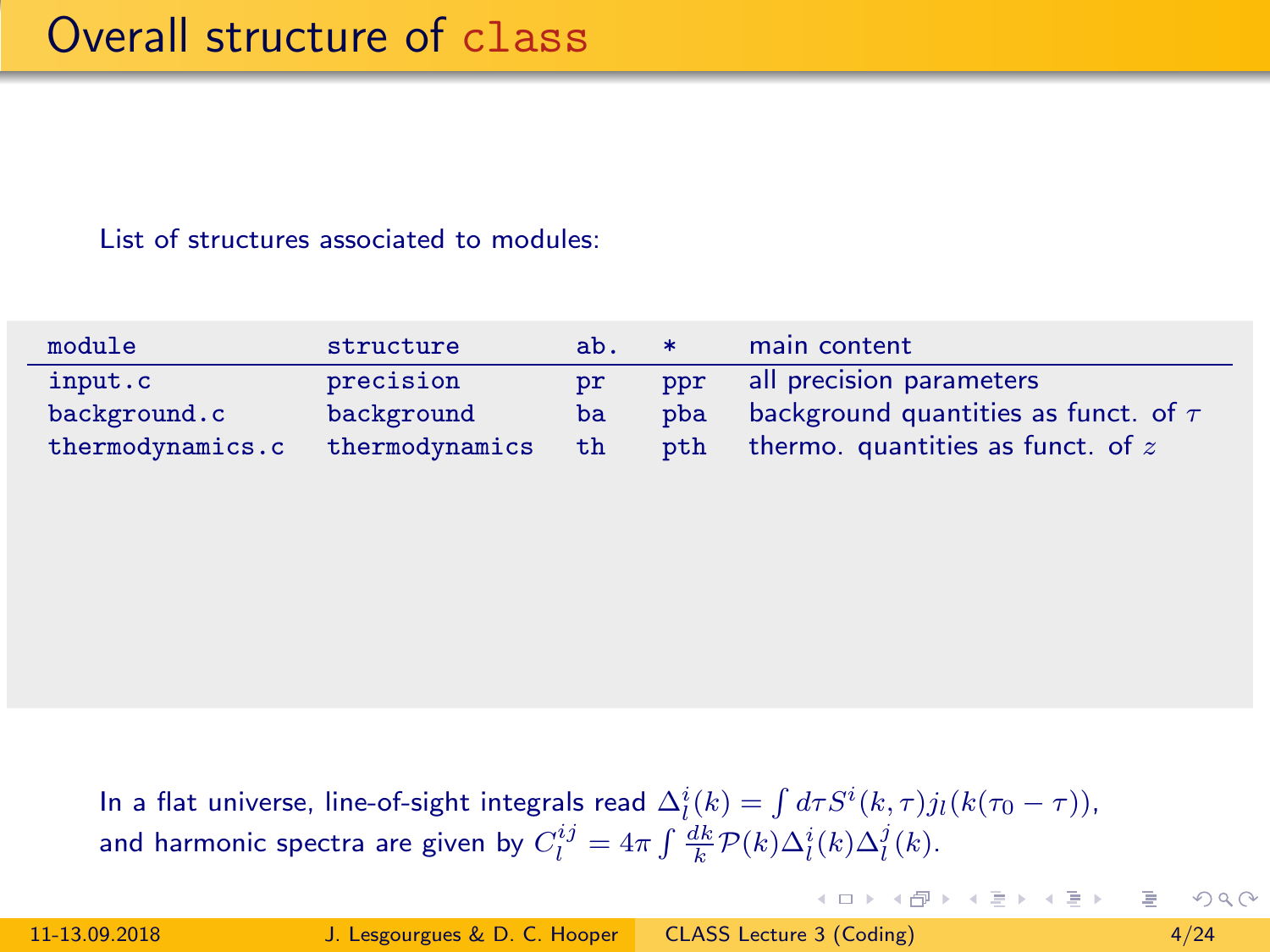| module           | structure      | ab. | $\ast$ | main content                              |
|------------------|----------------|-----|--------|-------------------------------------------|
| input.c          | precision      | pr  | ppr    | all precision parameters                  |
| background.c     | background     | ba  | pba    | background quantities as funct. of $\tau$ |
| thermodynamics.c | thermodynamics | th  | pth    | thermo. quantities as funct. of $z$       |
| perturbations.c  | perturbs       | pt  | ppt    | source functions $S^i(k,t)$               |

In a flat universe, line-of-sight integrals read  $\Delta^i_l(k) = \int d\tau S^i(k,\tau) j_l(k(\tau_0-\tau))$ , and harmonic spectra are given by  $C_l^{ij} = 4\pi \int \frac{dk}{k} \mathcal{P}(k) \Delta_l^i(k) \Delta_l^j(k)$ .

 $OQ$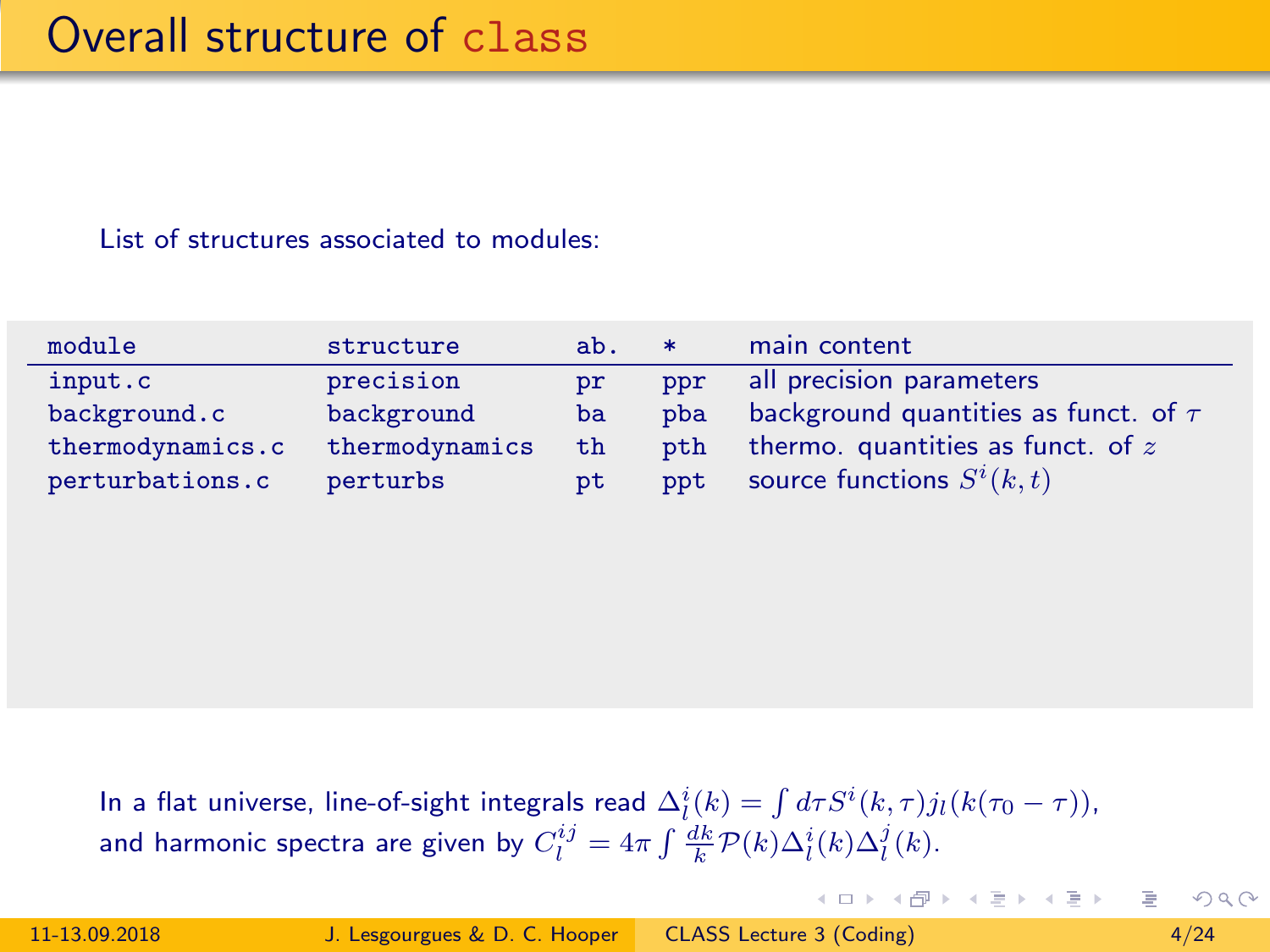| module           | structure      | ab. | $\ast$ | main content                              |
|------------------|----------------|-----|--------|-------------------------------------------|
| input.c          | precision      | pr  | ppr    | all precision parameters                  |
| background.c     | background     | ba  | pba    | background quantities as funct. of $\tau$ |
| thermodynamics.c | thermodynamics | th  | pth    | thermo. quantities as funct. of $z$       |
| perturbations.c  | perturbs       | pt  | ppt    | source functions $S^i(k,t)$               |
| primordial.c     | primordial     | pm  | ppm    | primordial spectra $\mathcal{P}(k)$       |

In a flat universe, line-of-sight integrals read  $\Delta^i_l(k) = \int d\tau S^i(k,\tau) j_l(k(\tau_0-\tau))$ , and harmonic spectra are given by  $C_l^{ij} = 4\pi \int \frac{dk}{k} \mathcal{P}(k) \Delta_l^i(k) \Delta_l^j(k)$ .

 $OQ$ 

イロト イ押 トイラト イラトー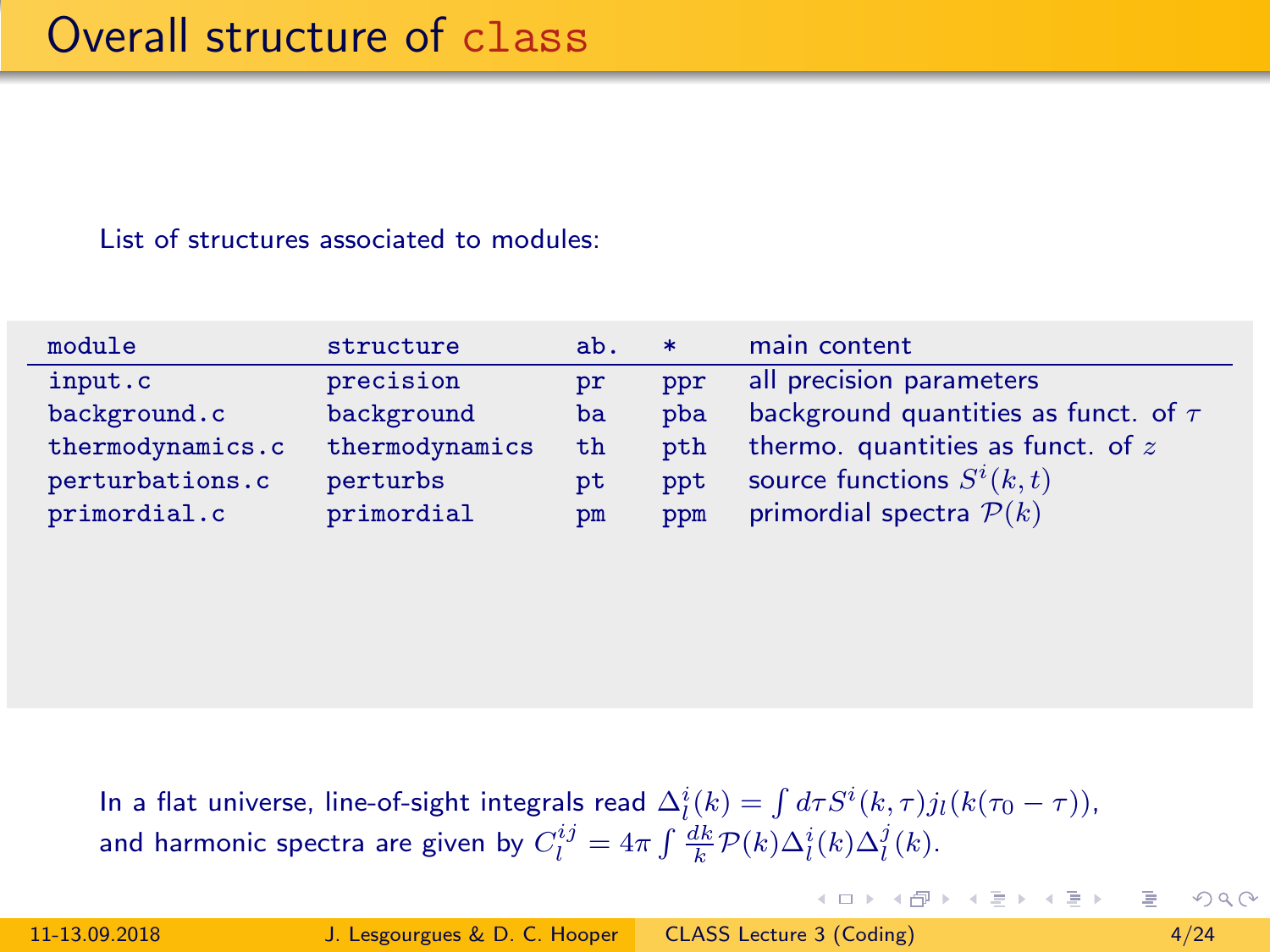| module           | structure      | ab. | $\ast$ | main content                                      |
|------------------|----------------|-----|--------|---------------------------------------------------|
| input.c          | precision      | pr  | ppr    | all precision parameters                          |
| background.c     | background     | ba  | pba    | background quantities as funct. of $\tau$         |
| thermodynamics.c | thermodynamics | th  | pth    | thermo. quantities as funct. of $z$               |
| perturbations.c  | perturbs       | pt  | ppt    | source functions $S^i(k,t)$                       |
| primordial.c     | primordial     | pm  | ppm    | primordial spectra $P(k)$                         |
| nonlinear.c      | nonlinear      | n1  | pnl    | non-linear corrections $\alpha_{\rm NL}(k, \tau)$ |

In a flat universe, line-of-sight integrals read  $\Delta^i_l(k) = \int d\tau S^i(k,\tau) j_l(k(\tau_0-\tau))$ , and harmonic spectra are given by  $C_l^{ij} = 4\pi \int \frac{dk}{k} \mathcal{P}(k) \Delta_l^i(k) \Delta_l^j(k)$ .

 $OQ$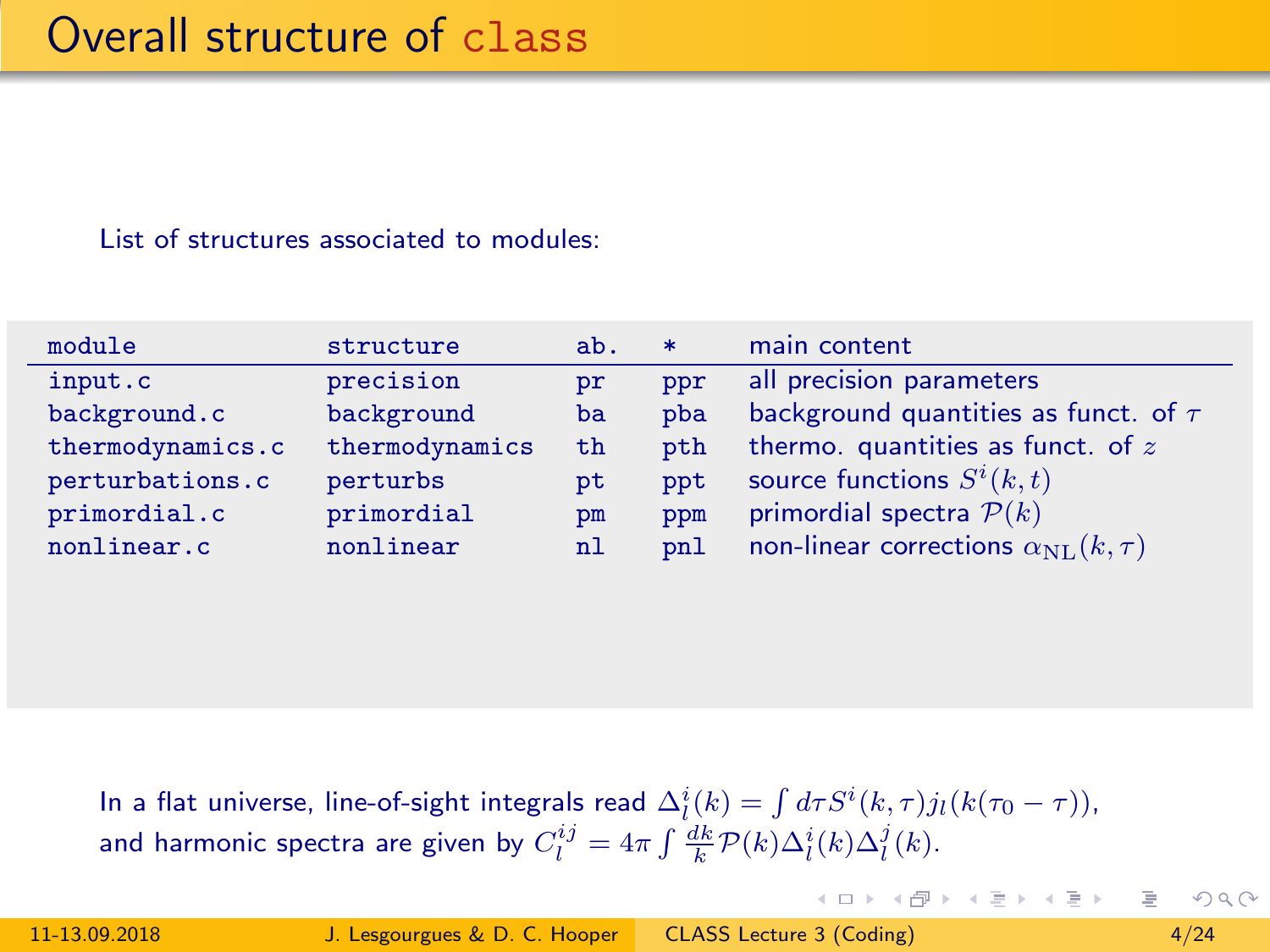| module           | structure      | ab. | $\ast$ | main content                                     |
|------------------|----------------|-----|--------|--------------------------------------------------|
| input.c          | precision      | pr  | ppr    | all precision parameters                         |
| background.c     | background     | ba  | pba    | background quantities as funct. of $\tau$        |
| thermodynamics.c | thermodynamics | th  | pth    | thermo. quantities as funct. of $z$              |
| perturbations.c  | perturbs       | pt  | ppt    | source functions $S^i(k,t)$                      |
| primordial.c     | primordial     | pm  | ppm    | primordial spectra $P(k)$                        |
| nonlinear.c      | nonlinear      | n1  | pnl    | non-linear corrections $\alpha_{\rm NL}(k,\tau)$ |
| transfer.c       | transfers      | tr  | ptr    | harmonic transfer functions $\Delta_i^i(k)$      |

In a flat universe, line-of-sight integrals read  $\Delta^i_l(k) = \int d\tau S^i(k,\tau) j_l(k(\tau_0-\tau))$ , and harmonic spectra are given by  $C_l^{ij} = 4\pi \int \frac{dk}{k} \mathcal{P}(k) \Delta_l^i(k) \Delta_l^j(k)$ .

 $QQ$ 

イロト イ押 トイラト イラトー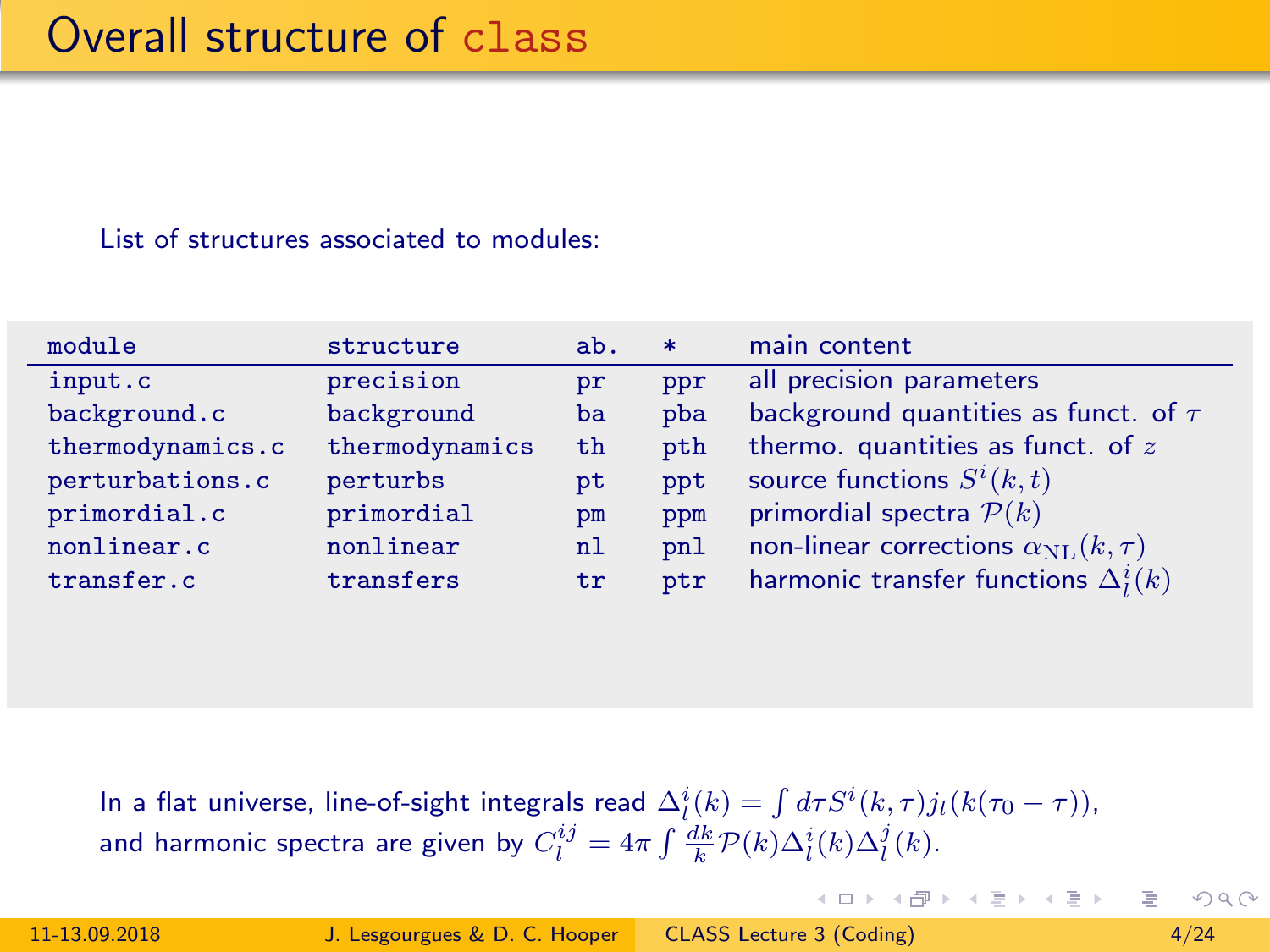| module           | structure      | ab. | $\ast$ | main content                                       |
|------------------|----------------|-----|--------|----------------------------------------------------|
| input.c          | precision      | pr  | ppr    | all precision parameters                           |
| background.c     | background     | ba  | pba    | background quantities as funct. of $\tau$          |
| thermodynamics.c | thermodynamics | th  | pth    | thermo. quantities as funct. of $z$                |
| perturbations.c  | perturbs       | pt  | ppt    | source functions $S^i(k,t)$                        |
| primordial.c     | primordial     | pm  | ppm    | primordial spectra $P(k)$                          |
| nonlinear.c      | nonlinear      | n1  | pnl    | non-linear corrections $\alpha_{\rm NL}(k,\tau)$   |
| transfer.c       | transfers      | tr  | ptr    | harmonic transfer functions $\Delta_l^i(k)$        |
| spectra.c        | spectra        | SD  | psp    | linear and/or non-linear $P(k, z)$ , $C_{\ell}$ 's |

In a flat universe, line-of-sight integrals read  $\Delta^i_l(k) = \int d\tau S^i(k,\tau) j_l(k(\tau_0-\tau))$ , and harmonic spectra are given by  $C_l^{ij} = 4\pi \int \frac{dk}{k} \mathcal{P}(k) \Delta_l^i(k) \Delta_l^j(k)$ .

 $OQ$ 

イロト イ押 トイラト イラトー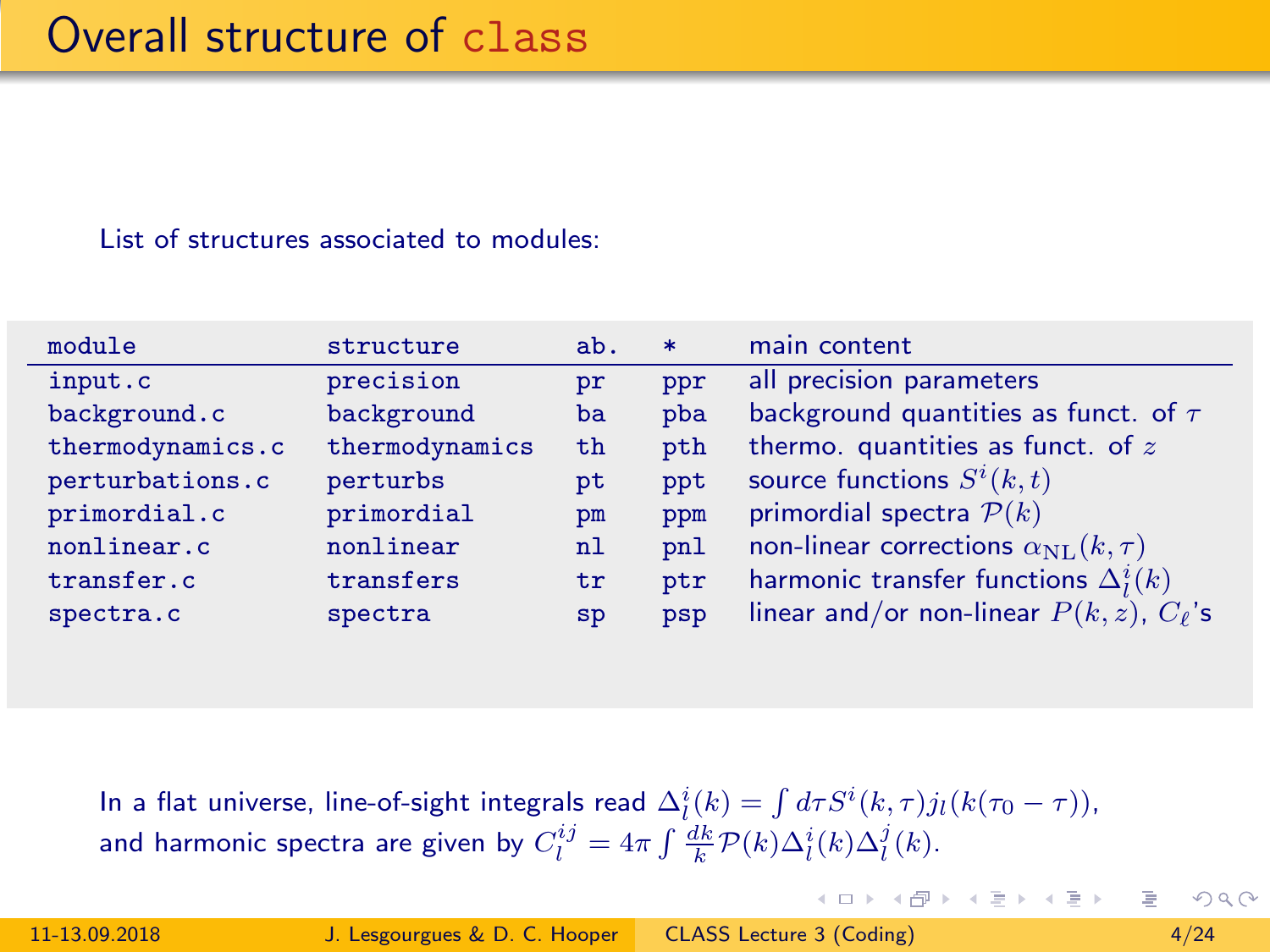| module           | structure      | ab. | $\ast$ | main content                                       |
|------------------|----------------|-----|--------|----------------------------------------------------|
| input.c          | precision      | pr  | ppr    | all precision parameters                           |
| background.c     | background     | ba  | pba    | background quantities as funct. of $\tau$          |
| thermodynamics.c | thermodynamics | th  | pth    | thermo. quantities as funct. of $z$                |
| perturbations.c  | perturbs       | pt  | ppt    | source functions $S^i(k,t)$                        |
| primordial.c     | primordial     | pm  | ppm    | primordial spectra $P(k)$                          |
| nonlinear.c      | nonlinear      | n1  | pnl    | non-linear corrections $\alpha_{\rm NL}(k,\tau)$   |
| transfer.c       | transfers      | tr  | ptr    | harmonic transfer functions $\Delta_l^i(k)$        |
| spectra.c        | spectra        | sp  | psp    | linear and/or non-linear $P(k, z)$ , $C_{\ell}$ 's |
| lensing.c        | lensing        | le  | ple    | lensed CMB $C_{\ell}$ 's                           |

In a flat universe, line-of-sight integrals read  $\Delta^i_l(k) = \int d\tau S^i(k,\tau) j_l(k(\tau_0-\tau))$ , and harmonic spectra are given by  $C_l^{ij} = 4\pi \int \frac{dk}{k} \mathcal{P}(k) \Delta_l^i(k) \Delta_l^j(k)$ .

 $QQ$ 

イロト イ押ト イヨト イヨト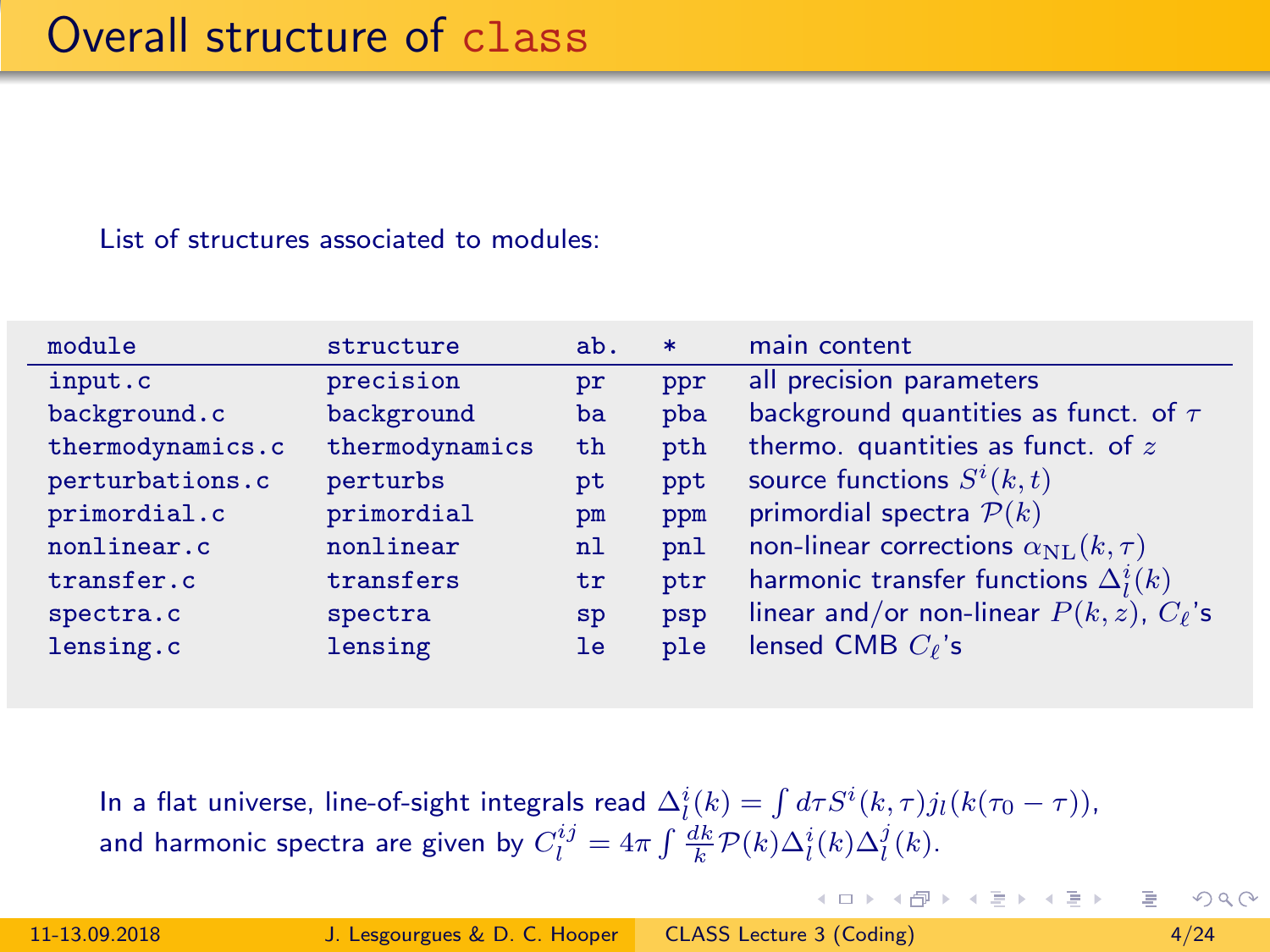| module           | structure      | ab. | $\ast$ | main content                                       |
|------------------|----------------|-----|--------|----------------------------------------------------|
| input.c          | precision      | pr  | ppr    | all precision parameters                           |
| background.c     | background     | ba  | pba    | background quantities as funct. of $\tau$          |
| thermodynamics.c | thermodynamics | th  | pth    | thermo. quantities as funct. of $z$                |
| perturbations.c  | perturbs       | pt  | ppt    | source functions $S^i(k,t)$                        |
| primordial.c     | primordial     | pm  | ppm    | primordial spectra $P(k)$                          |
| nonlinear.c      | nonlinear      | n1  | pnl    | non-linear corrections $\alpha_{\rm NL}(k,\tau)$   |
| transfer.c       | transfers      | tr  | ptr    | harmonic transfer functions $\Delta_i^i(k)$        |
| spectra.c        | spectra        | sp  | psp    | linear and/or non-linear $P(k, z)$ , $C_{\ell}$ 's |
| lensing.c        | lensing        | le  | ple    | lensed CMB $C_{\ell}$ 's                           |
| output.c         | output         | op  | pop    | description of output format                       |

In a flat universe, line-of-sight integrals read  $\Delta^i_l(k) = \int d\tau S^i(k,\tau) j_l(k(\tau_0-\tau))$ , and harmonic spectra are given by  $C_l^{ij} = 4\pi \int \frac{dk}{k} \mathcal{P}(k) \Delta_l^i(k) \Delta_l^j(k)$ .

 $QQ$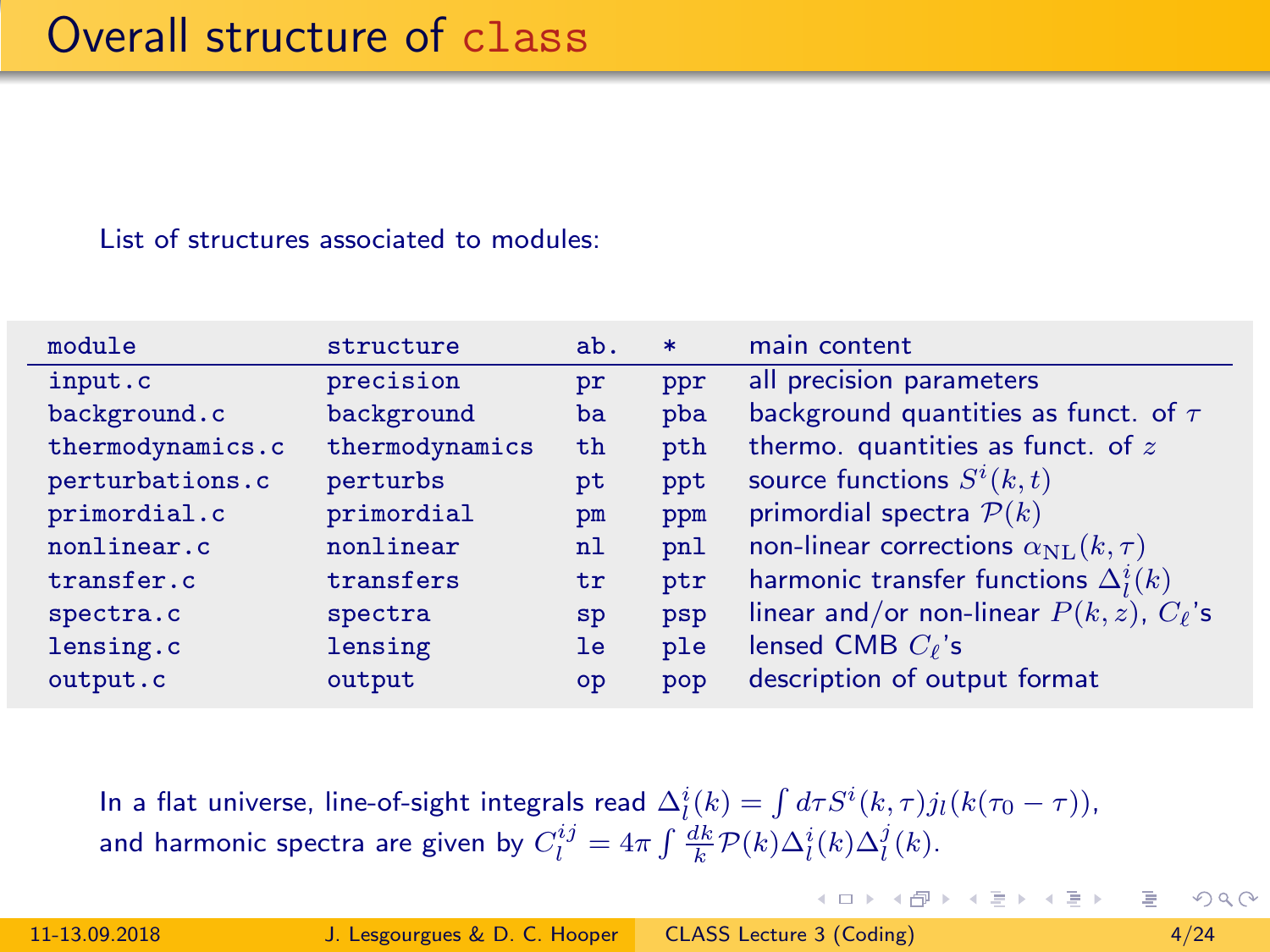Each module contains:

- $\bullet$  a function xxx init(...) filling the structure xx
- $\bullet$  a function  $xxx\_free(...)$  freeing all the memory allocated to this structure
- $\bullet$  some functions xxx\_external\_1(...), ..., xxx\_external\_n(...) that can be called from other modules (e.g. to read correctly or interpolate the content of the structure xx)
- $\bullet$  some functions  $xxx\_internal_1(\ldots), ..., xx\_internal_m(\ldots)$  that are called only inside the module, within  $xxx\_init(...)$

 $OQ$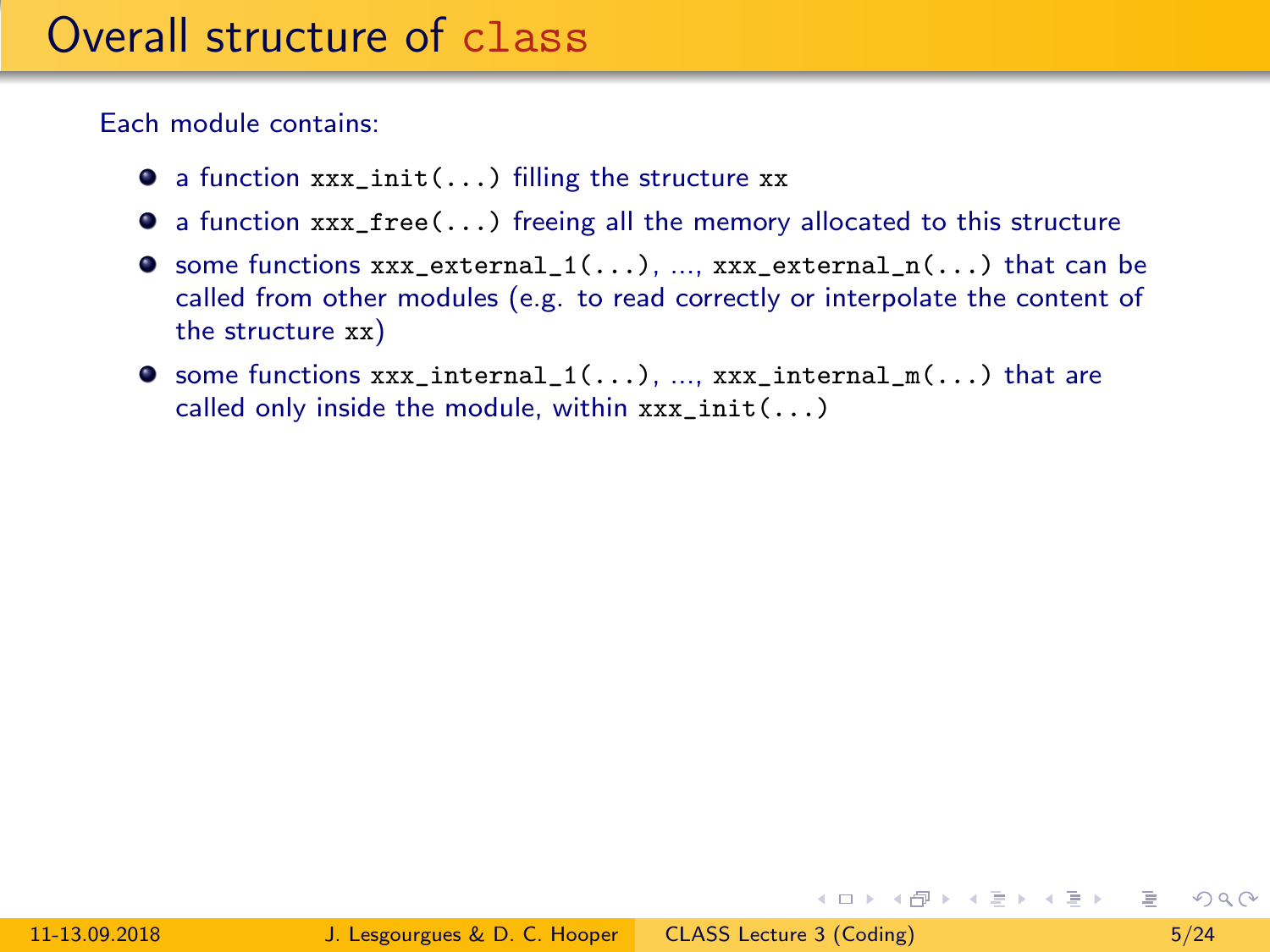<span id="page-15-0"></span>Each module contains:

- $\bullet$  a function xxx init(...) filling the structure xx
- $\bullet$  a function xxx free(...) freeing all the memory allocated to this structure
- $\bullet$  some functions xxx\_external\_1(...), ..., xxx\_external\_n(...) that can be called from other modules (e.g. to read correctly or interpolate the content of the structure xx)
- $\bullet$  some functions  $xxx\_internal_1(\ldots), ..., xx\_internal_m(\ldots)$  that are called only inside the module, within  $xxx \; init( \ldots)$

Following order always respected in xxx.c:

```
xxx external 1 (...)
...
xxx external n (...)
xxx_init (...)
xxx_free ( \ldots )xxx_internal_1 (...)
...
xxx internal m (...)
```
 $OQ$ GH.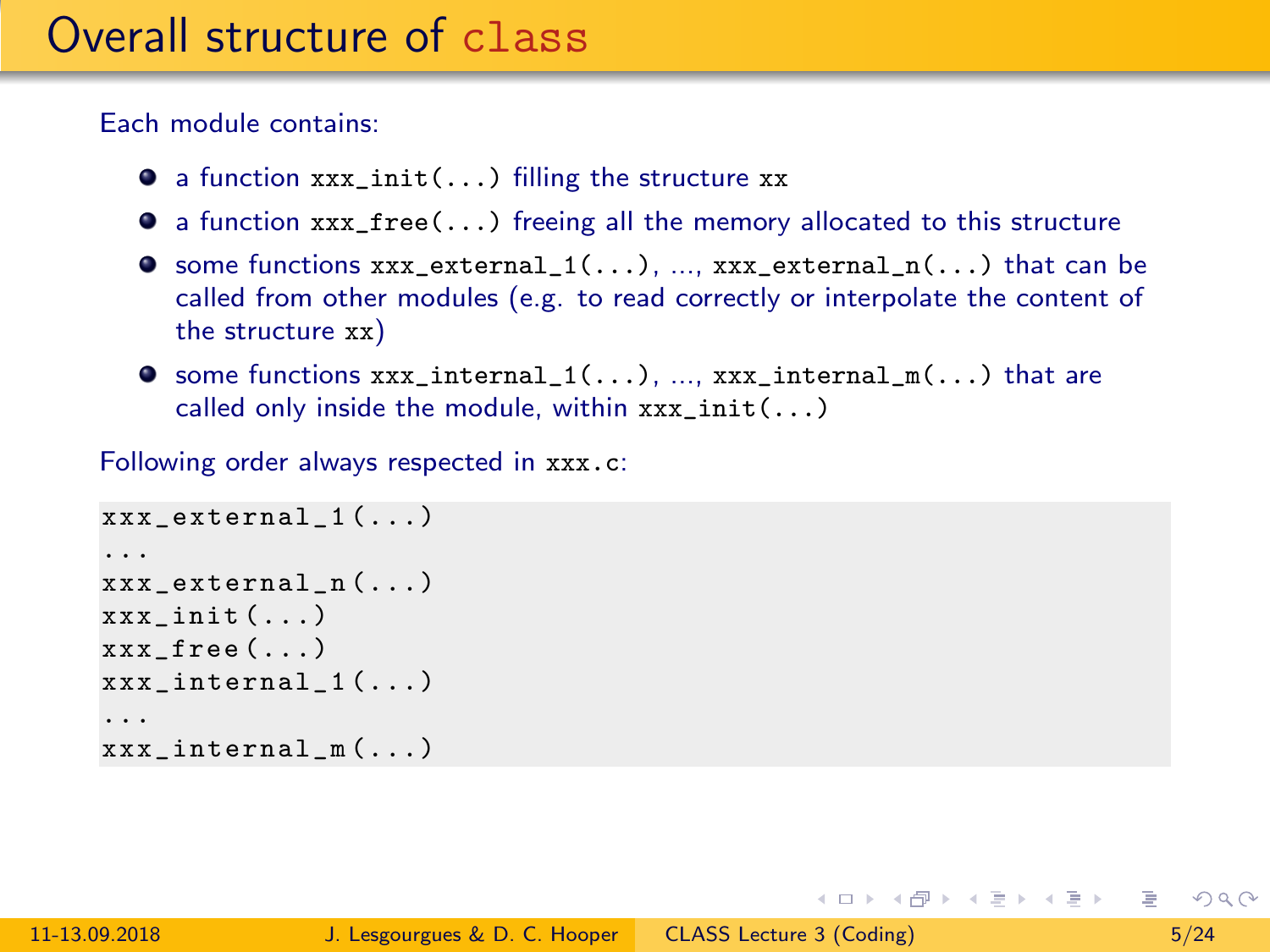Each module contains:

- $\bullet$  a function xxx init(...) filling the structure xx
- $\bullet$  a function  $xxx\_free(...)$  freeing all the memory allocated to this structure
- $\bullet$  some functions xxx\_external\_1(...), ..., xxx\_external\_n(...) that can be called from other modules (e.g. to read correctly or interpolate the content of the structure xx)
- $\bullet$  some functions  $xxx\_internal_1(\ldots), ..., xx\_internal_m(\ldots)$  that are called only inside the module, within  $xxx \; init( \ldots)$

Following order always respected in xxx.c:

```
xxx_external_1 (...)
...
xxx external n (...)
xxx_init (...)
xxx_free ( \ldots )xxx_internal_1 (...)
...
xxx internal m (...)
```
Remark: a module in the CLASS code is very similar to a "class" in  $C_{++}$ . We enjoy the structure of  $C++$  with the speed and readability of [C.](#page-15-0)

 $OQ$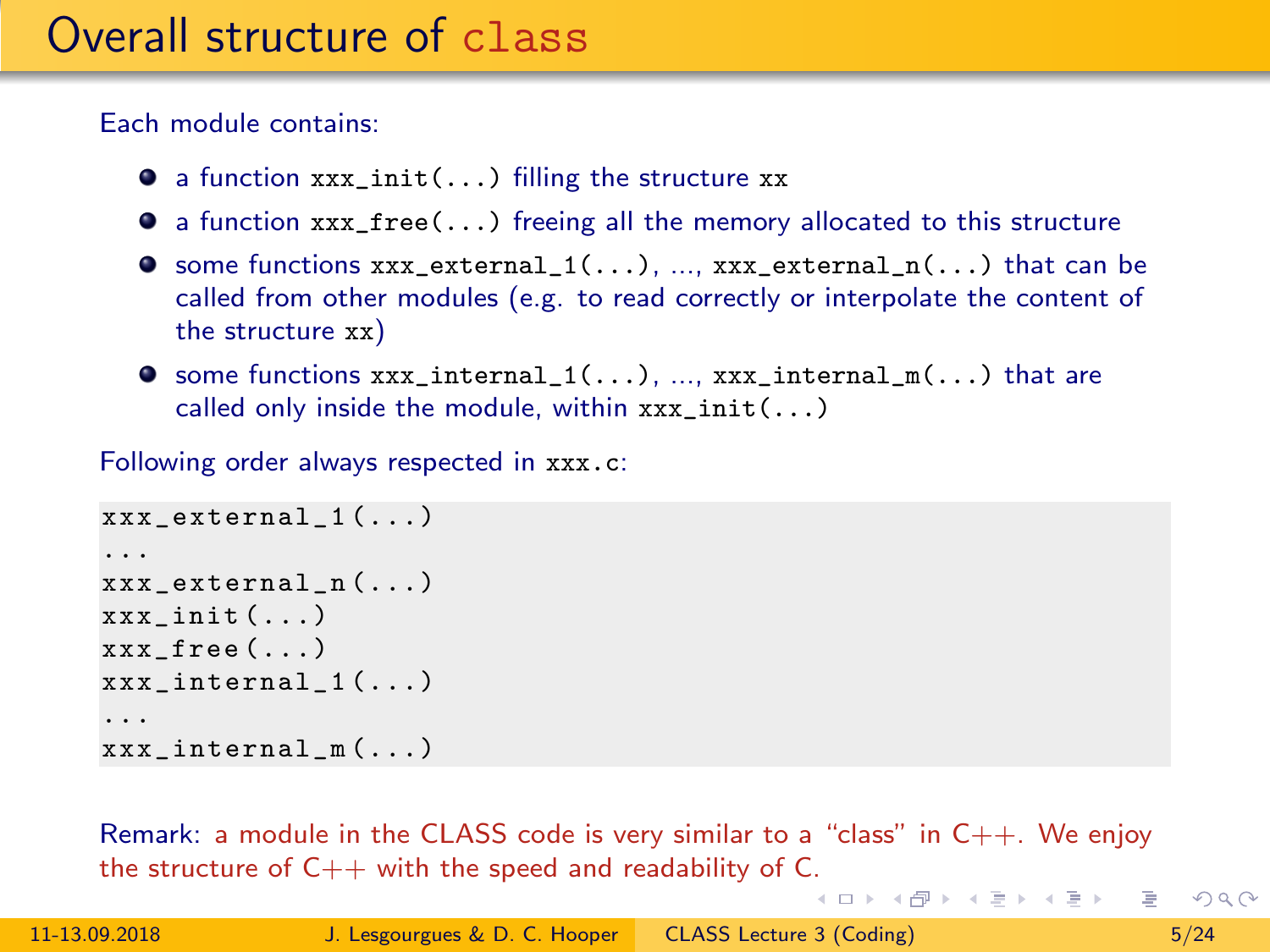Following order always respected in xxx.c:

```
xxx external 1 (...)
...
xxx external n (...)
xxx init ( \ldots )xxx_free (...)
xxx_internal_1 (...)
...
xxx_internal_m (...)
```


Count number of external and internal functions in source/background.c: Search "int background." starting from top

 $OQ$ 

イロン イ何 メ イヨン イヨン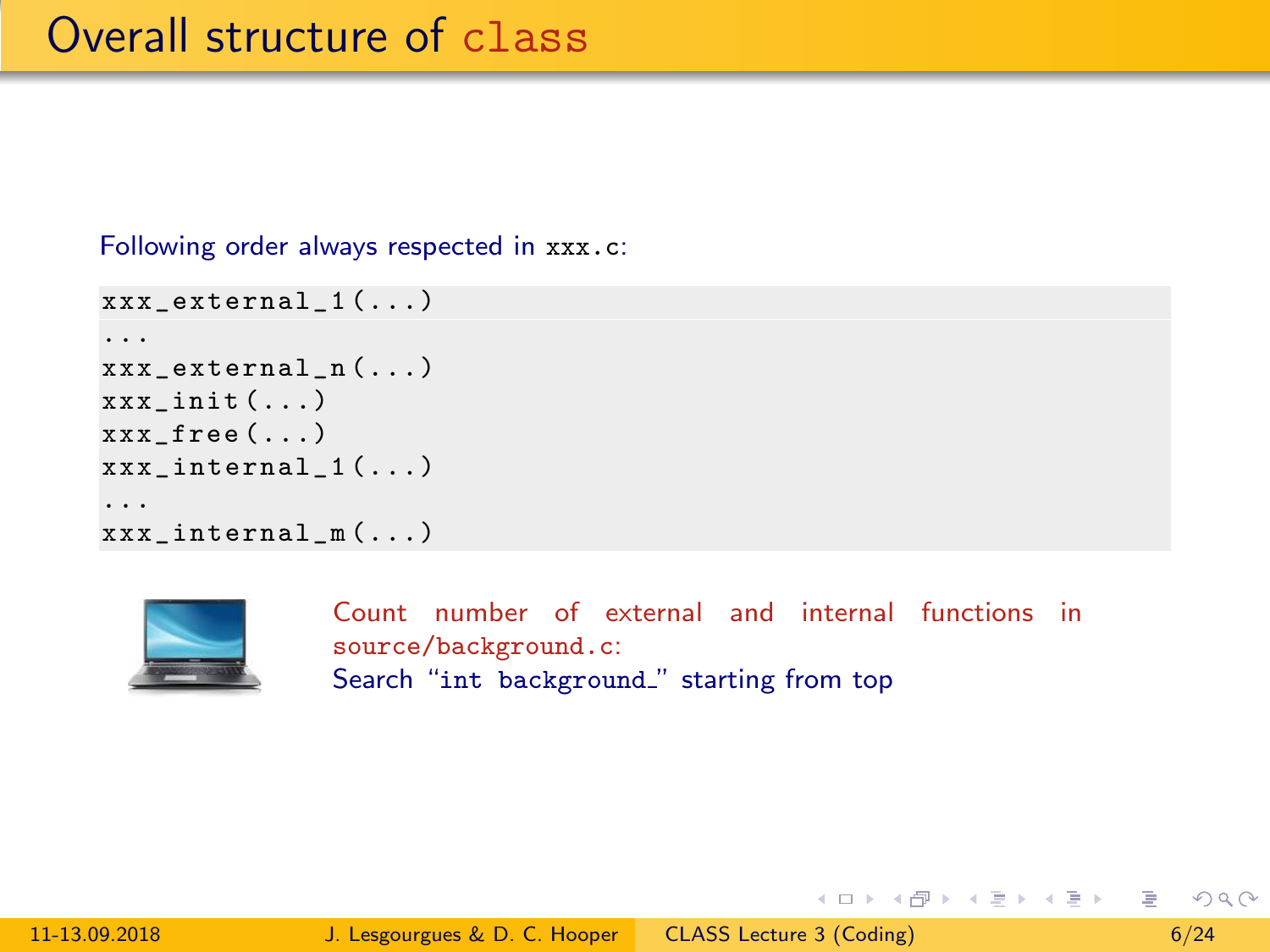The main() function of CLASS located in main/class.c could only contain:

```
int main () {
 input_init_ ..(.. , ppr , pba , pth , ppt , ptr , ppm , psp , pnl , ple , pop );
 background_init ( ppr , pba );
 thermodynamics_init ( ppr , pba , pth );
 perturb_init ( ppr , pba , pth , ppt );
 primordial_init ( ppr , ppt , ppm ) ;
 nonlinear_init ( ppr , pba , pth , ppt , ppm , pnl );
 transfer_init ( ppr , pba , pth , ppt , pnl , ptr ) ;
 spectra_init ( ppr , pba , ppt , ppm , pnl , ptr , psp );
 lensing_init ( ppr , ppt , psp , pnl , ple );
 output_init ( pba , pth , ppt , ppm , ptr , psp , pnl , ple , pop )
 /* all calculations done, free the structures */lensing_free(ple);
 spectra_free ( psp ) ;
 transfer_free ( ptr );
 nonlinear_free (pnl);
 primordial_free ( ppm );
 perturb_free ( ppt ) ;
 thermodynamics_free ( pth );
 background_free ( pba );
}
```
 $OQ$ 

イロト イ押 トイラト イラトー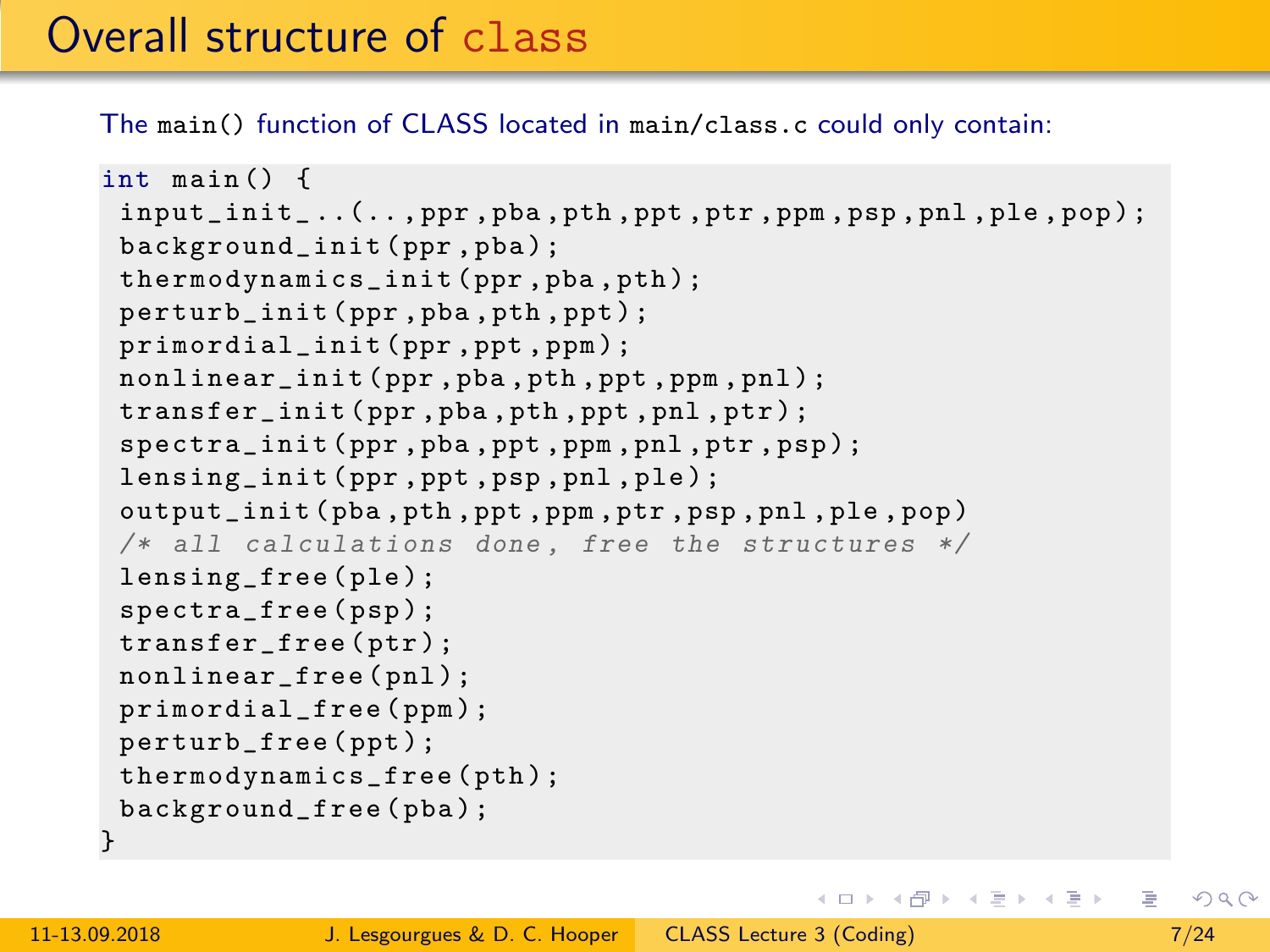$\bullet$  Indexing is very generic in CLASS, same rules apply everywhere.

 $2Q$ 

イロン イ押ン イヨン イヨン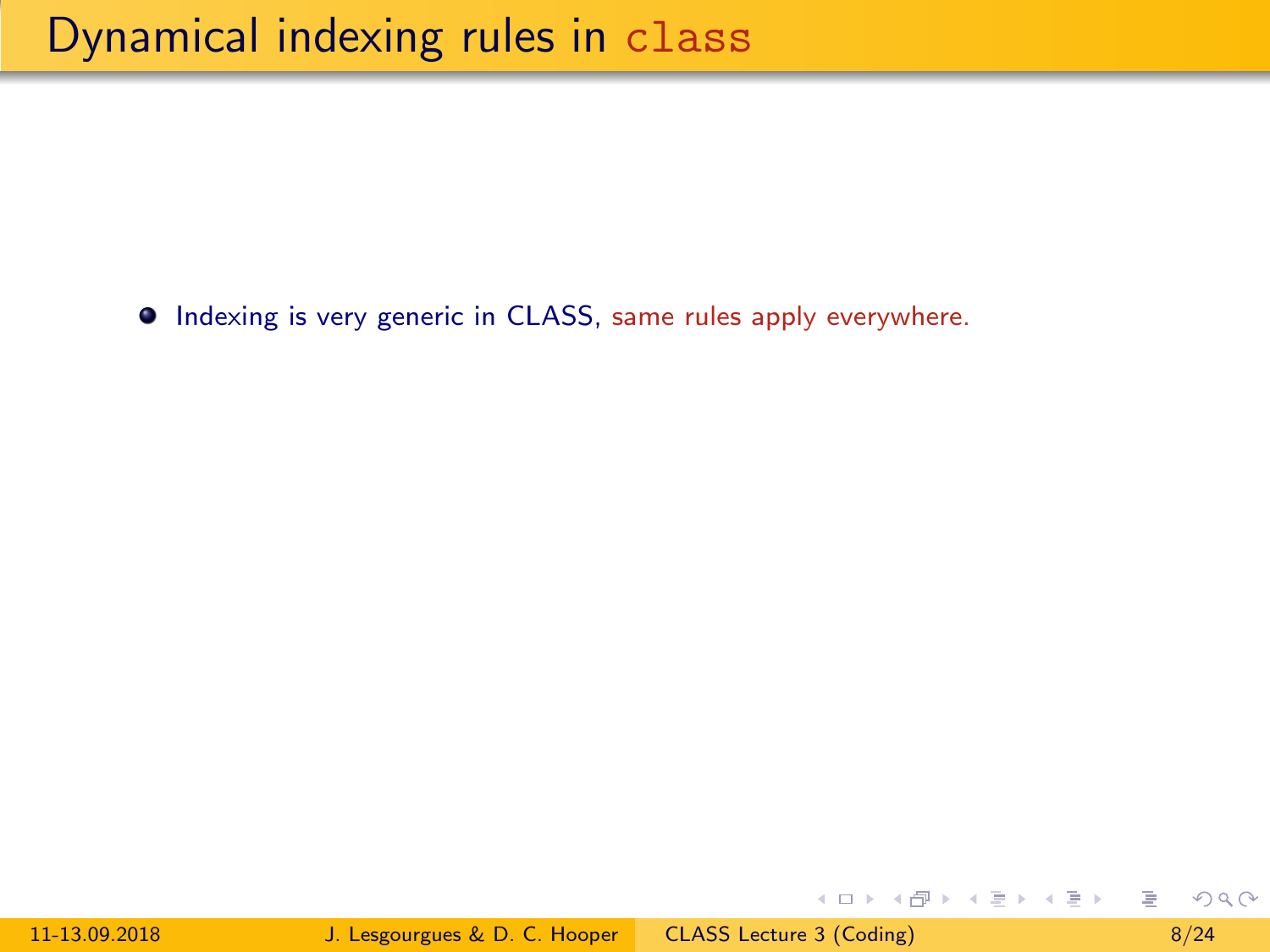- $\bullet$  Indexing is very generic in CLASS, same rules apply everywhere.
- Example: we want to define the indices of a vector of background quantities (stored in the background table).

 $OQ$ 

イロン イ押ン イヨン イヨン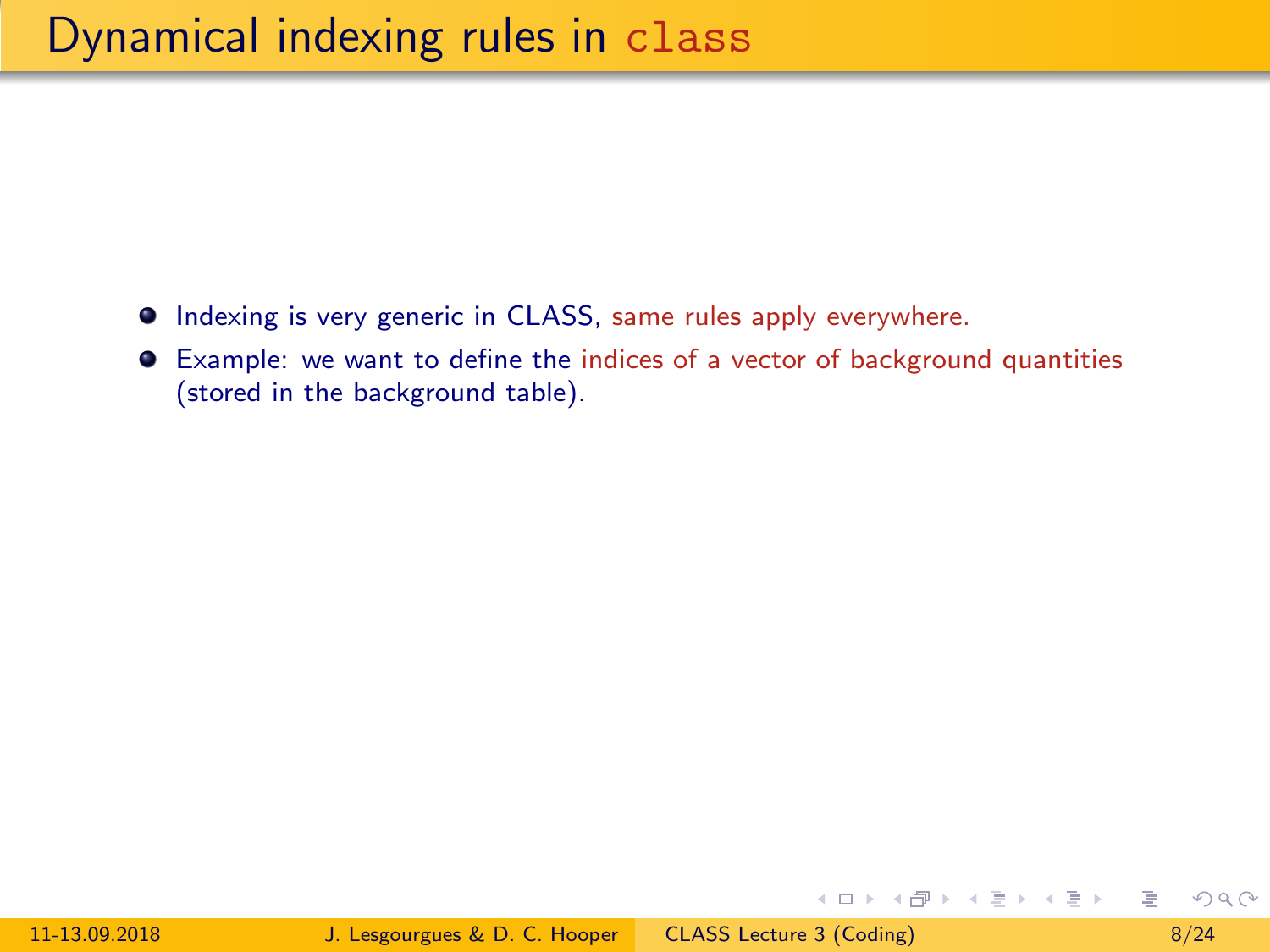- $\bullet$  Indexing is very generic in CLASS, same rules apply everywhere.
- Example: we want to define the indices of a vector of background quantities (stored in the background table).
- We choose an abreviation of 2 letters for these indices, \_bg\_.

メロメ メ母メ メミメ メミメ

 $QQ$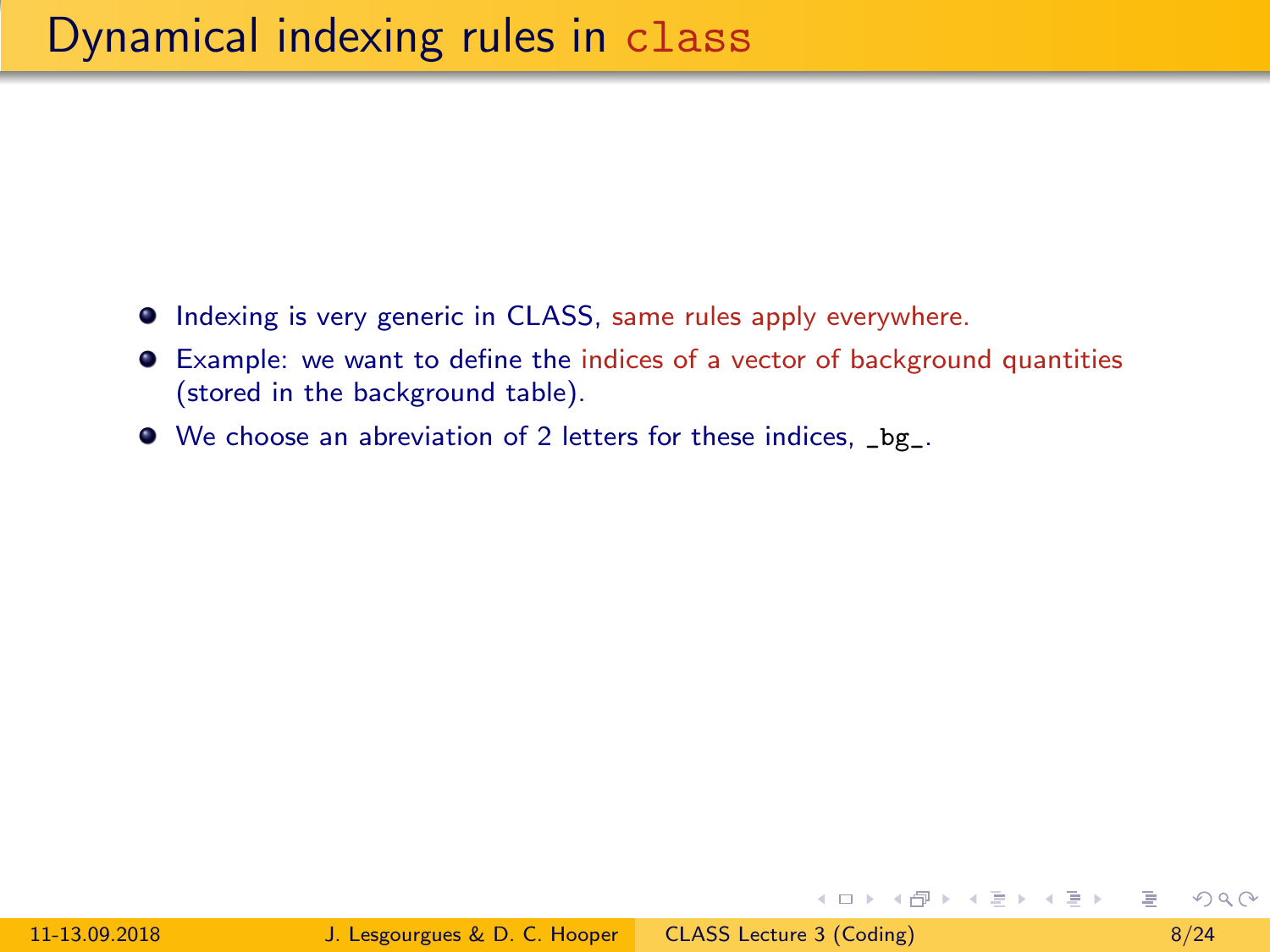- **Indexing is very generic in CLASS, same rules apply everywhere.**
- Example: we want to define the indices of a vector of background quantities (stored in the background table).
- We choose an abreviation of 2 letters for these indices, \_bg\_.
- Then we declare all possible indices index\_bg\_<blabla> in include/background.h (more precisely, inside the structure background, because these indices are necessary for manipulating the background table).

 $\Omega$ 

イロン イ押ン イヨン イヨン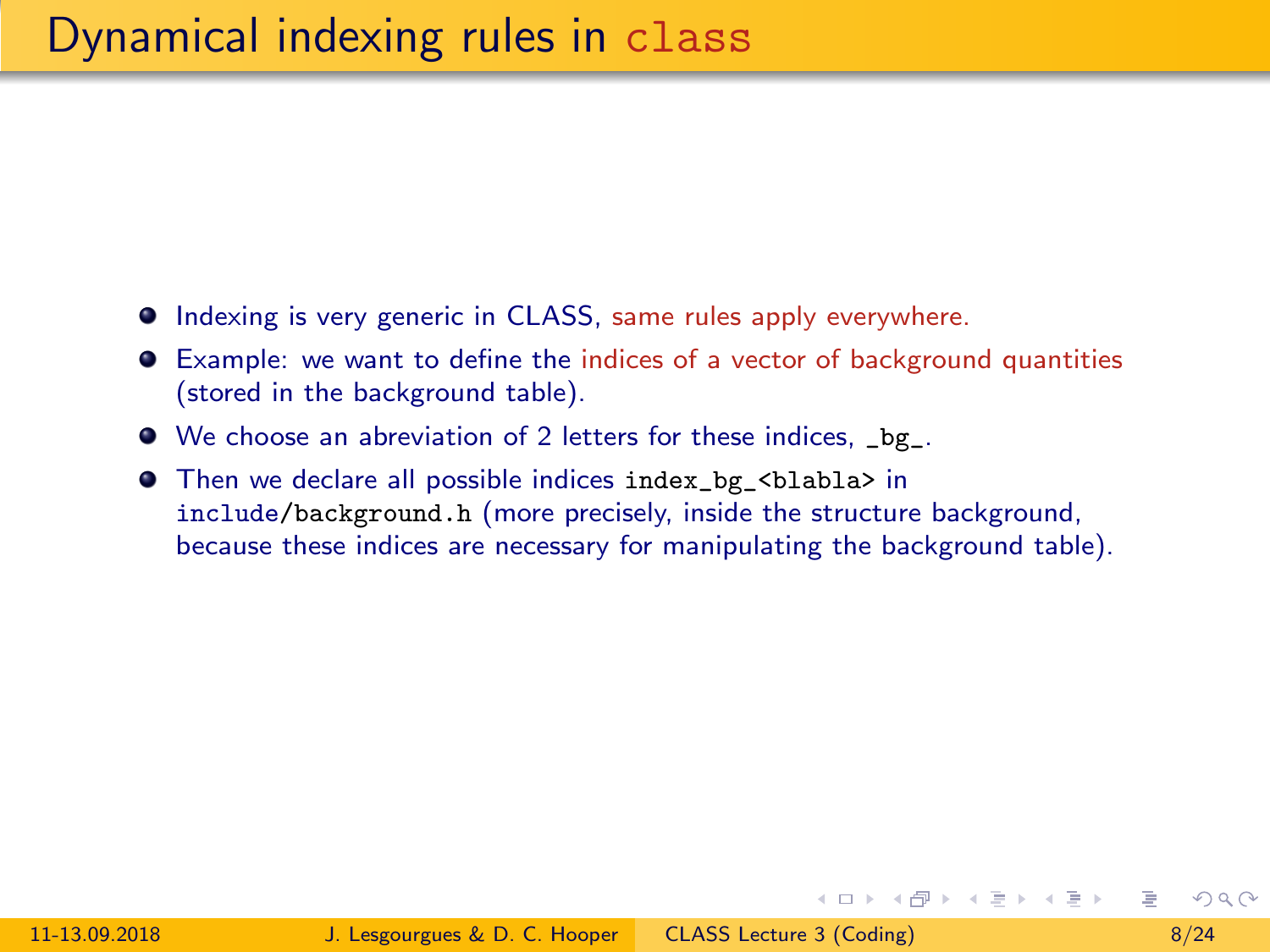- **Indexing is very generic in CLASS, same rules apply everywhere.**
- Example: we want to define the indices of a vector of background quantities (stored in the background table).
- We choose an abreviation of 2 letters for these indices, \_bg\_.
- Then we declare all possible indices index\_bg\_<blabla> in include/background.h (more precisely, inside the structure background, because these indices are necessary for manipulating the background table).
- We also declare flags saying whether these indices need to be defined or not.

 $\Omega$ 

メロメ メ母メ メミメ メミメ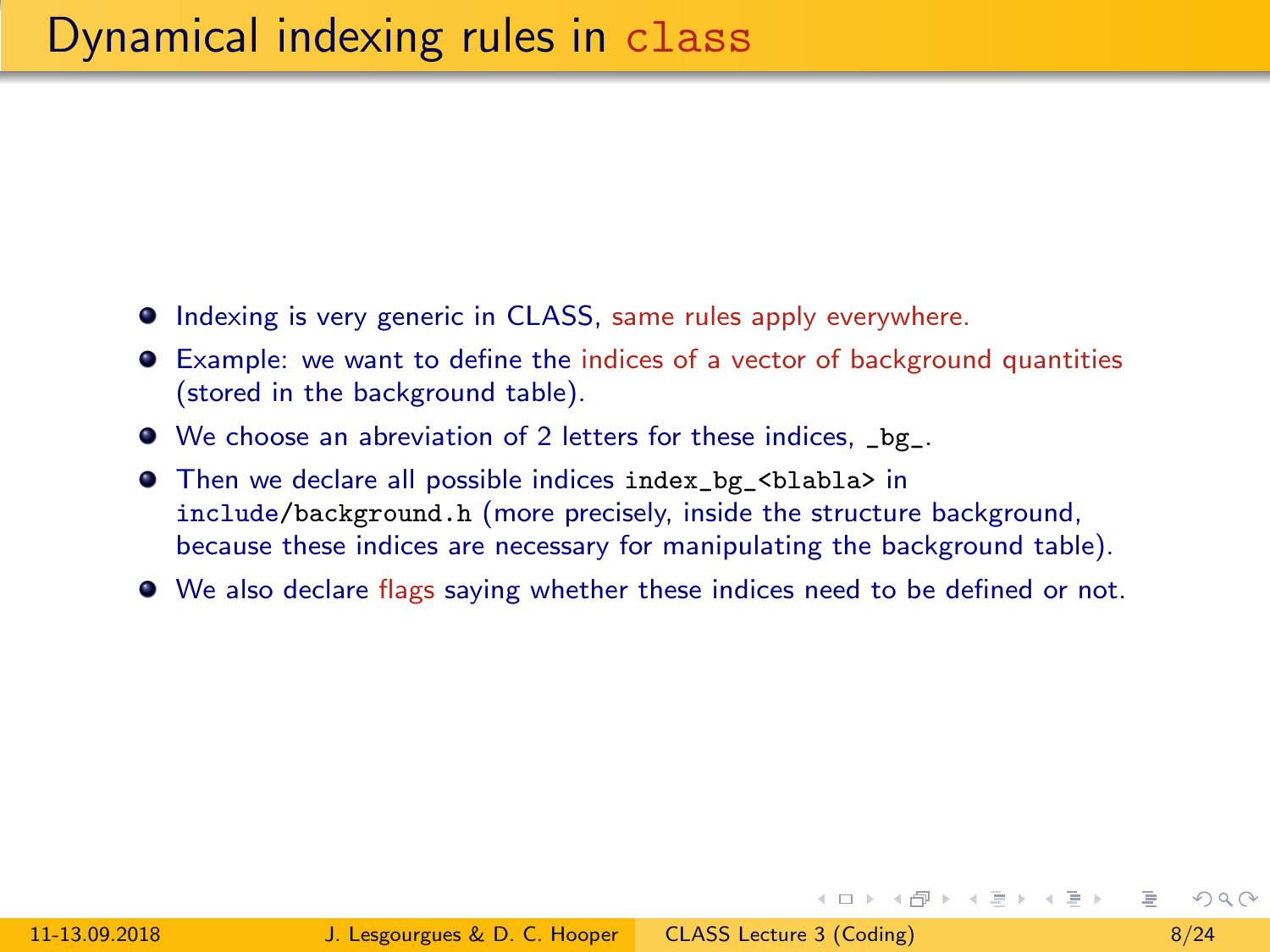In include/background.h:

```
struct background {
    /** input parameters with assigned in the input module*
        */
    double Omega0_cdm ;
    ...
    /** flags and indices **/
    int has_cdm; // can take values _TRUE_ or _FALSE_
    ....
    int index_bg_rho_cdm ;
    ...
    int bg_size ;
    /** interpolation table **/double * background_table ;
}
```
イロト イ何 トイヨ トイヨ トーヨー つなべ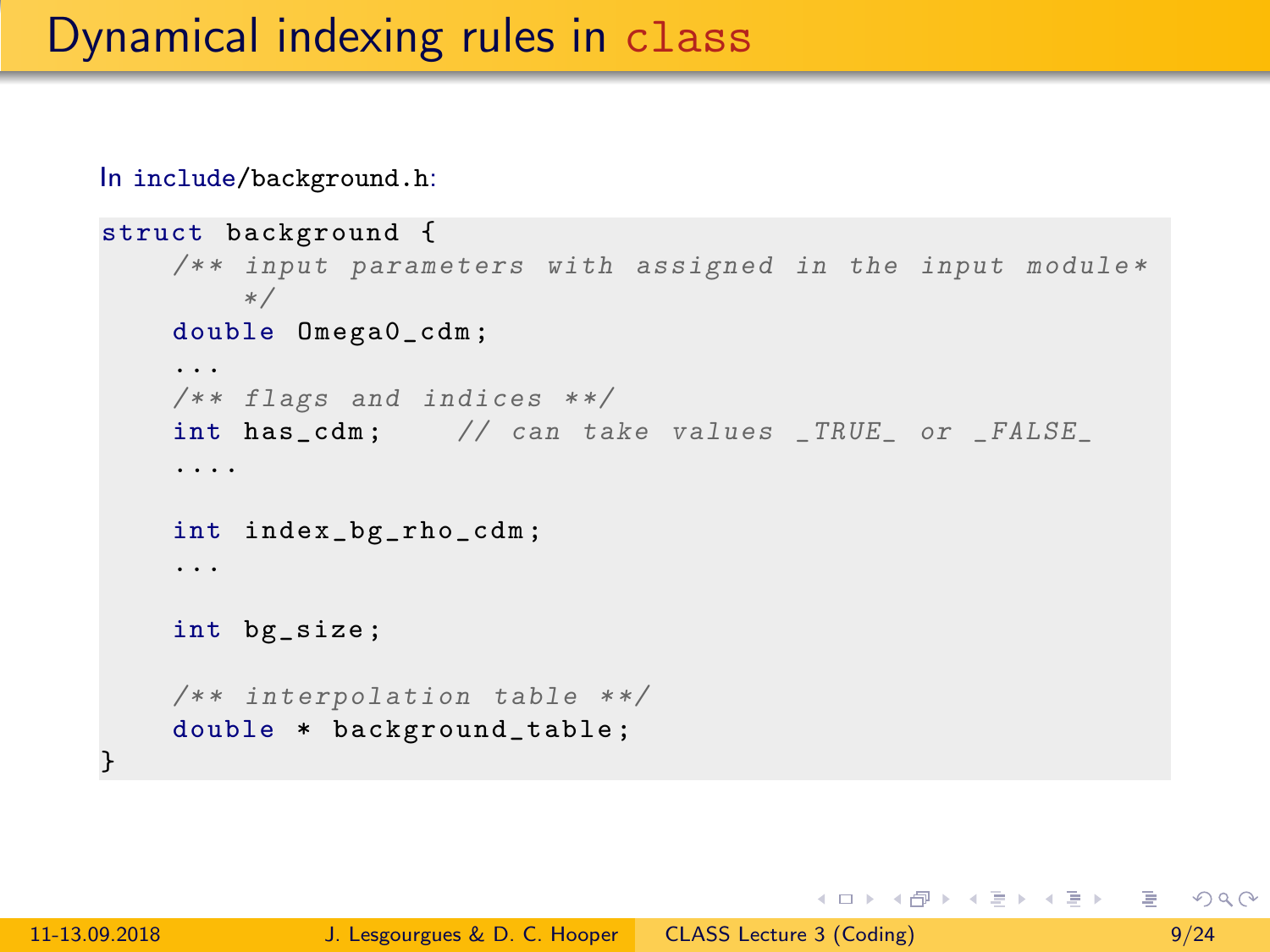# Dynamical indexing rules in class

In source/background.c, the function background\_indices() called at the beginning of background\_init() assigns numerical value to indices, that the user will never need to know (quantities always written symbolically as y[pba->index\_bg\_rho\_cdm])

```
int background_indices ( pba ,...) {
    /* initialize all flags */
    if (pba - \nImesa0_cdm != 0.)
        pba -> has_cdm = _TRUE_;
    ...
    /* initialize all indices */
    index_bg =0;
    class_define_index ( pba -> index_bg_rho_cdm ,
                          pba -> has_cdm ,
                          index_bg ,
                          1) ;
    class_define_index ( pba -> index_bg_rho_fld ,
                          pba -> has_fld ,
                          index_bg ,
                          1) ;
    ...
    pba -> bg\_size = index_bg;
}
```
 $OQ$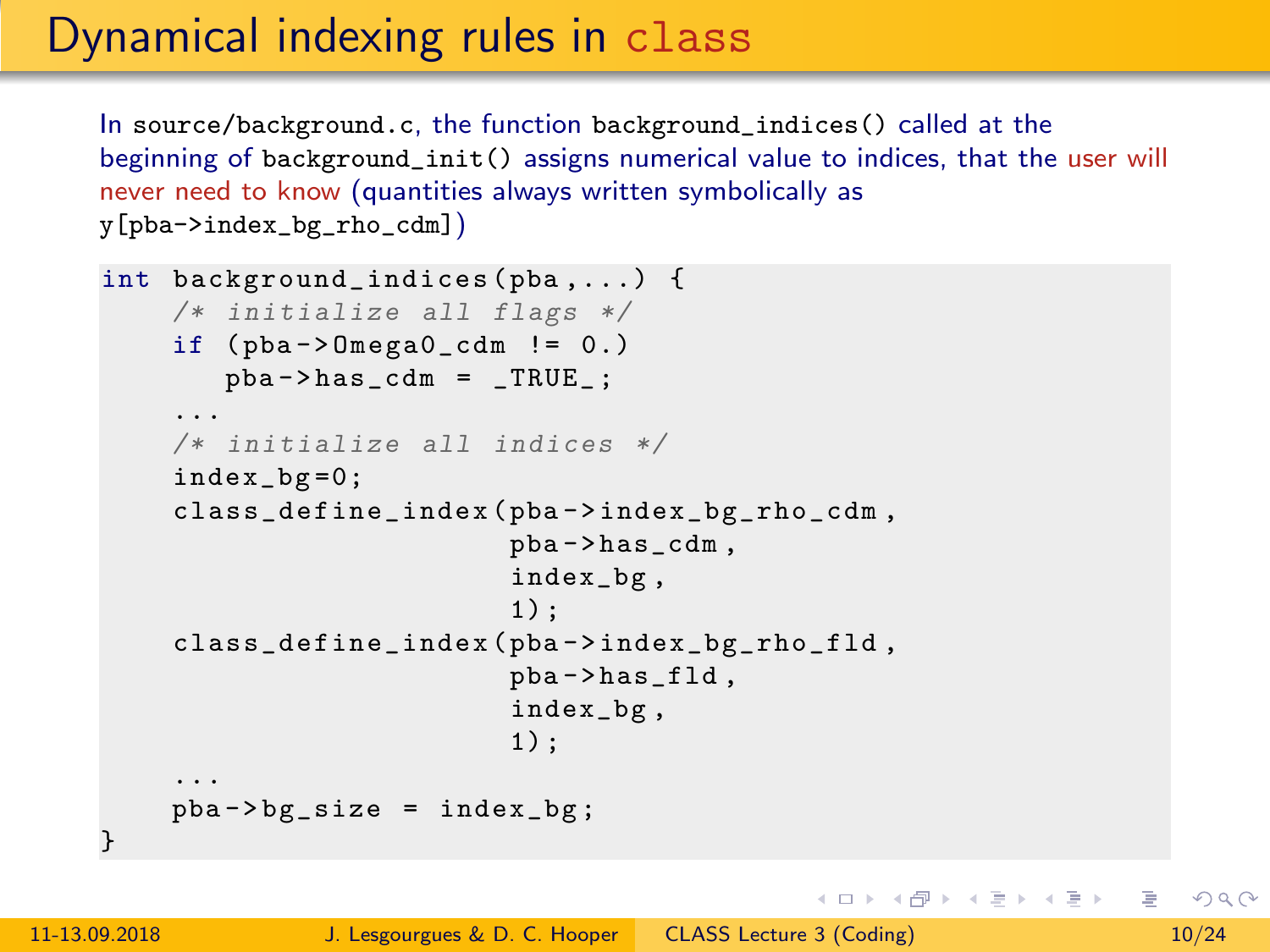This logic is followed everywhere for all groups of indices! Examples:

- $\bullet$  in background.c: index\_bg\_... for all background variables
- in background.c: index bi ... subset of backg. var. integrated over time
- $\bullet$  in thermodynamics.c: index\_th\_... for all thermodynamics variables
- $\bullet$  in perturbations.c: index\_pt\_... perturbation var. integrated over time
- $\bullet$  in perturbations.c: index\_mt\_... metric perturbations
- **•** in perturbations.c: index\_md\_... list of modes (scalar, vector, tensor)
- $\bullet$  in perturbations.c: index\_ic\_... list of initial conditions (AD, CDI, NID...)
- **O** in perturbations.c: index\_tp\_... list of type of required source

(temperature, polarisation, matter fluctuation...)

イロン イ何 メ イヨン イヨン

- **•** in perturbations.c: index\_ap\_... list of approximations that may be used
- etc. etc.



Check in your include/\*.h files!

 $QQ$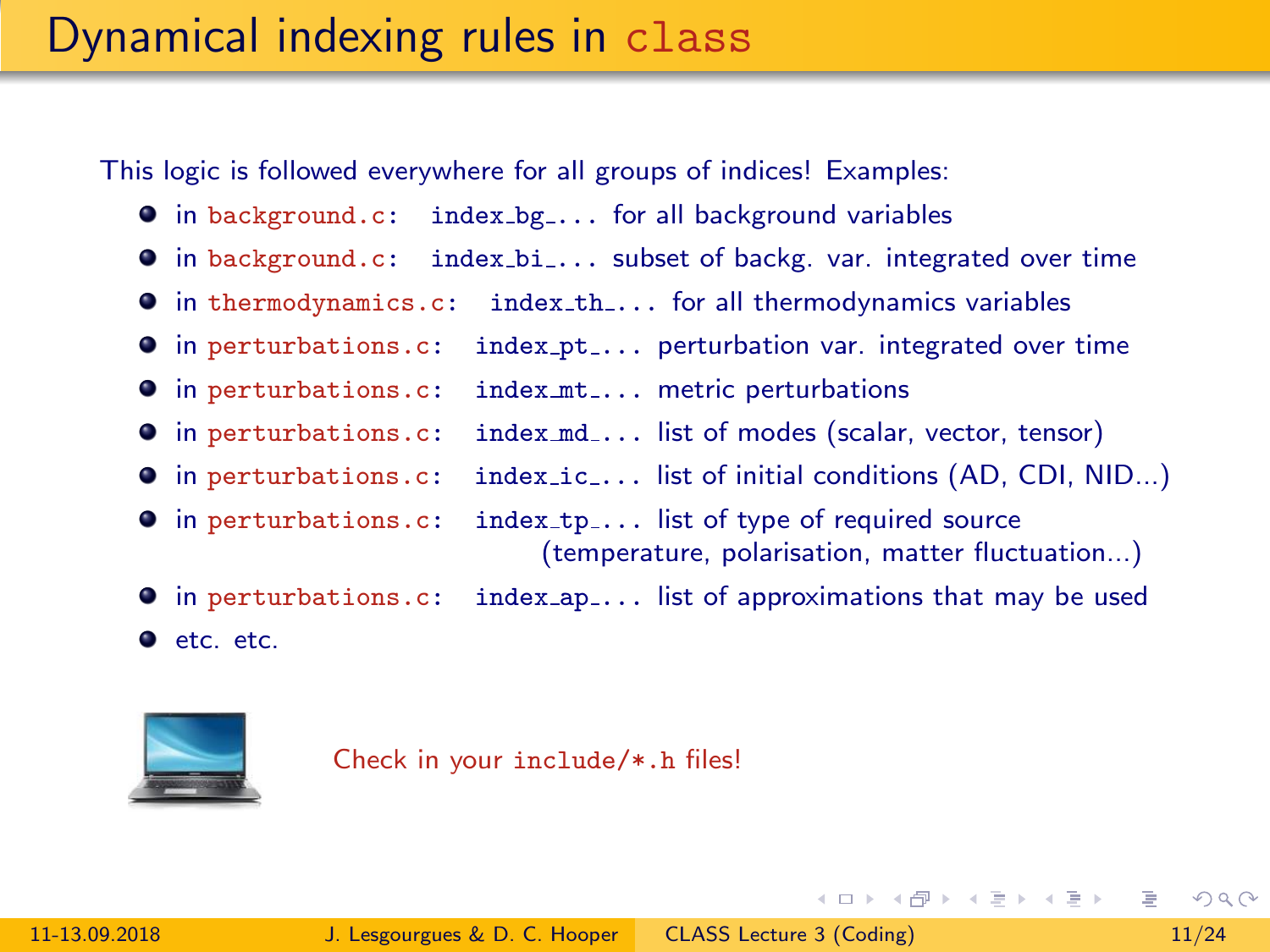

For special parameters requiring a shooting method: repeated calls of input\_read\_parameters(...) from input\_init(...) until shooting target is met.

 $OQ$ 

イロメ イ部メ イモメ イモメー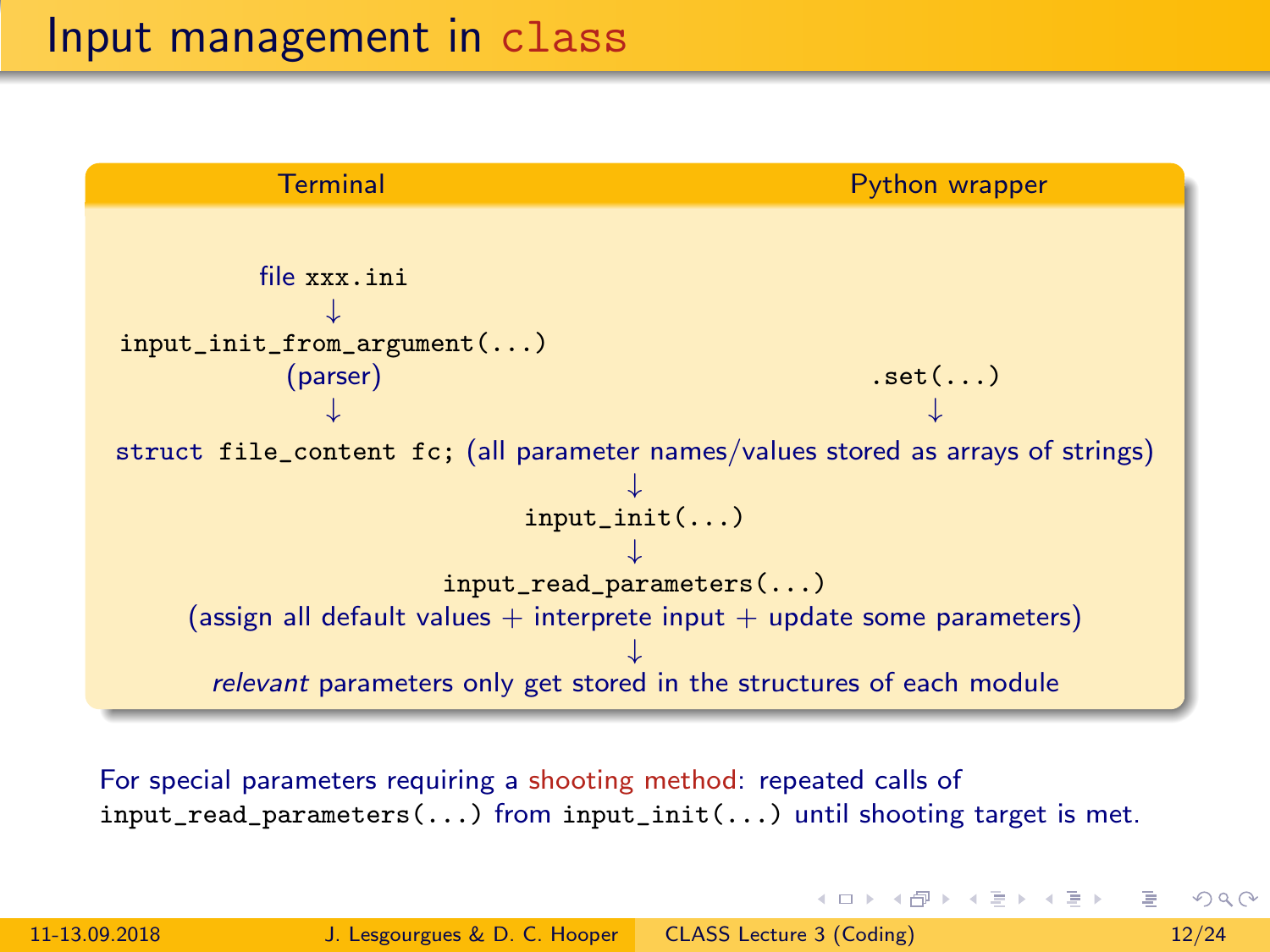For normal parameters (no shooting): example of CDM density:

```
/** - Omega_0_cdm (CDM) */
class_call ( parser_read_double ( pfc ," Omega_cdm " ,& param1 ,&
    flag1, errmsg),
            errmsg ,
            errmsg ) ;
class_call ( parser_read_double ( pfc ," omega_cdm " ,& param2 ,&
    flag2, errmsg),
            errmsg ,
            errmsg ) ;
class_test (((flag1 == _TRUE_) && (flag2 == _TRUE_-)),errmsg ,
            "In input file, you can only enter one of
                 Omega_cdm or omega_cdm , choose one ");
if (flag1 == _TRUE_)
  pba -> Omega0_cdm = param1 ;
if (flag2 == _{TRUE_})pba -> 0mega0_cdm = param2 / pba -> h / pba -> h;
```
K ロ > K 何 > K ミ > K ミ > → ミ → の Q Q →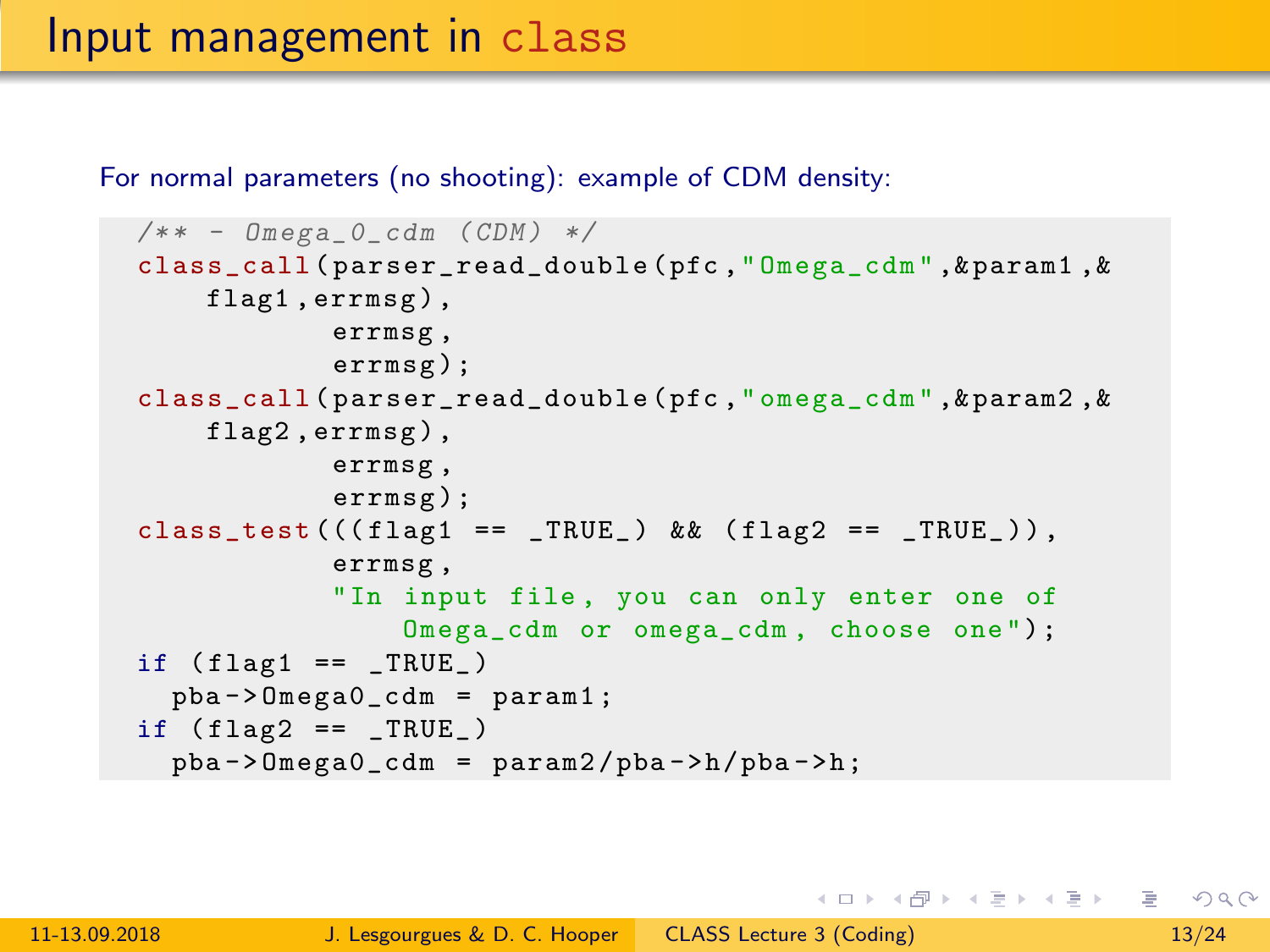For shooting parameters, establish mapping between target parameter, unknown parameter and level. Currently:

| target parameter       | unknown parameter | level          |
|------------------------|-------------------|----------------|
| $100 \times \theta_s$  |                   | thermodynamics |
| $\sigma_8$             | $A_s$             | spectra        |
| $\Omega_{\text{dcdm}}$ | ını<br>dedm       | background     |
| .                      | .                 | .              |

... plus a few others (alternative parametrizations of decaying CDM, quintessence parameters).

If you need to add such parameters: see how it is done e.g. for 100\*theta\_s and replicate the structure!

 $OQ$ 

イロト イ押 トイラト イラト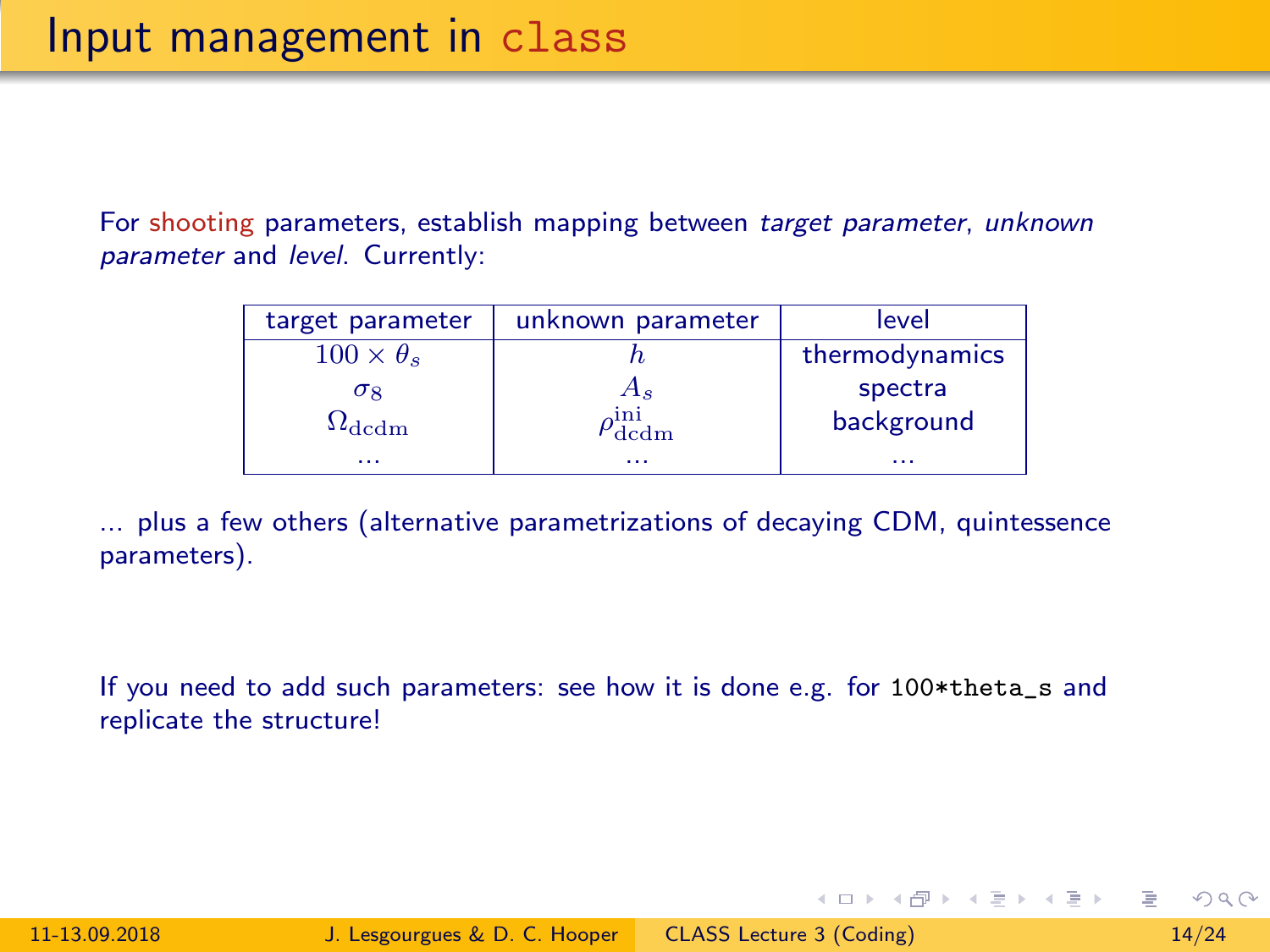

Run with an input file containing only

 $omega_b = 0.07$ 

11-13.09.2018 J. Lesgourgues & D. C. Hooper [CLASS Lecture 3 \(Coding\) 15/24](#page-0-0)

э

イロト イ部 トイモト イモト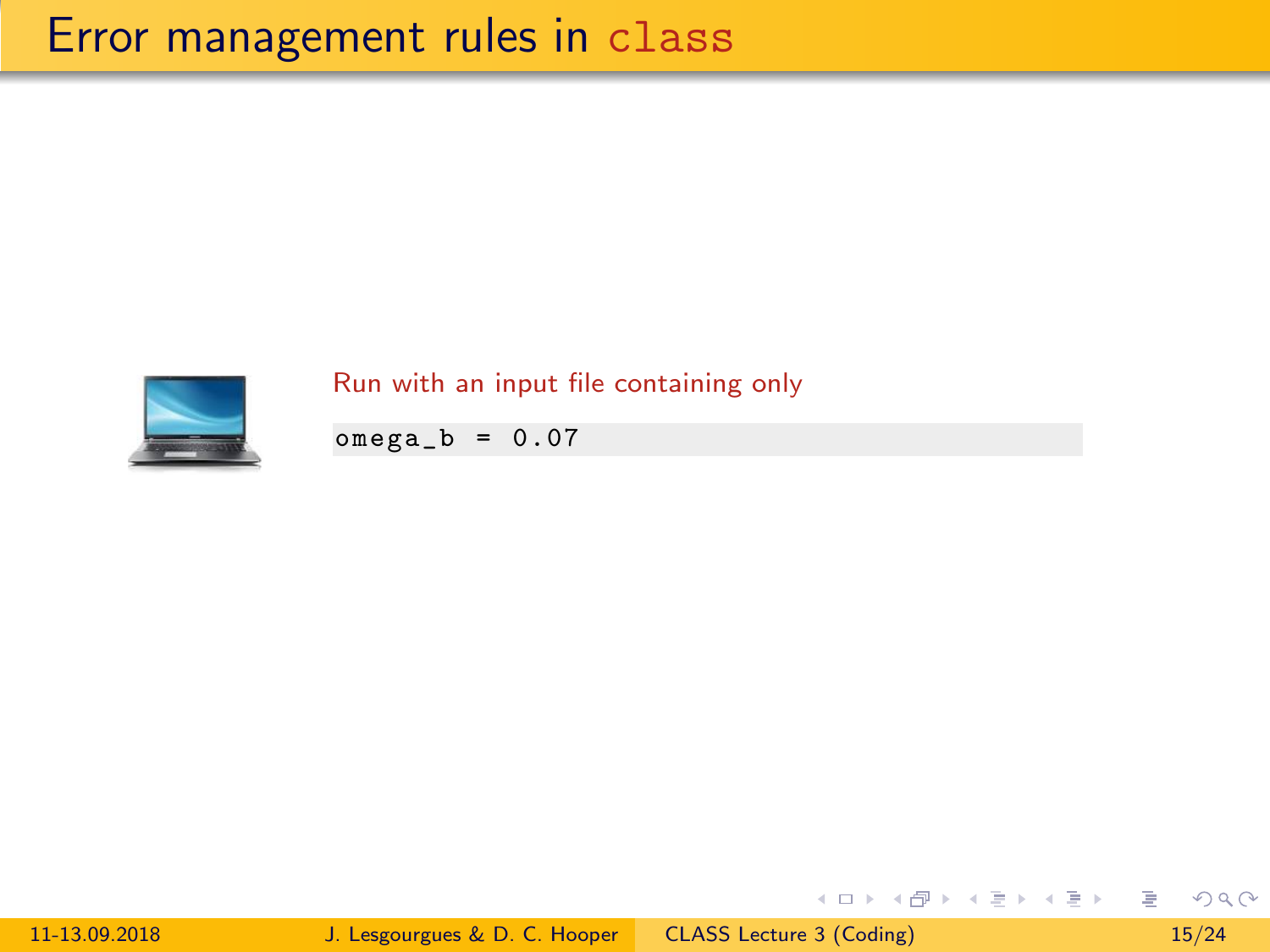By following a few general rules, we get automatically some very informative error messages like:

```
Error in thermodynamics_init
=> thermodynamics_init ( L :292) : error in
    thermodynamics_helium_from_bbn ( ppr , pba , pth ) ;
=> thermodynamics_helium_from_bbn (L :1031) : condition ( omega_b
     > omegab [num_omegab-1]) is true; You have asked for an
    unrealistic high value omega_b = 7.e-02. The
    corrresponding value of the primordial helium fraction
    cannot be found in the interpolation table. If you
    really want this value , you should fix YHe to a given
    value rather than to BBN
```
We only wrote the piece starting with "You have asked...". All the rest was generated automatically by the code. This follows from following everywhere 5 rules.

 $OQ$ 

イロト イ押ト イヨト イヨト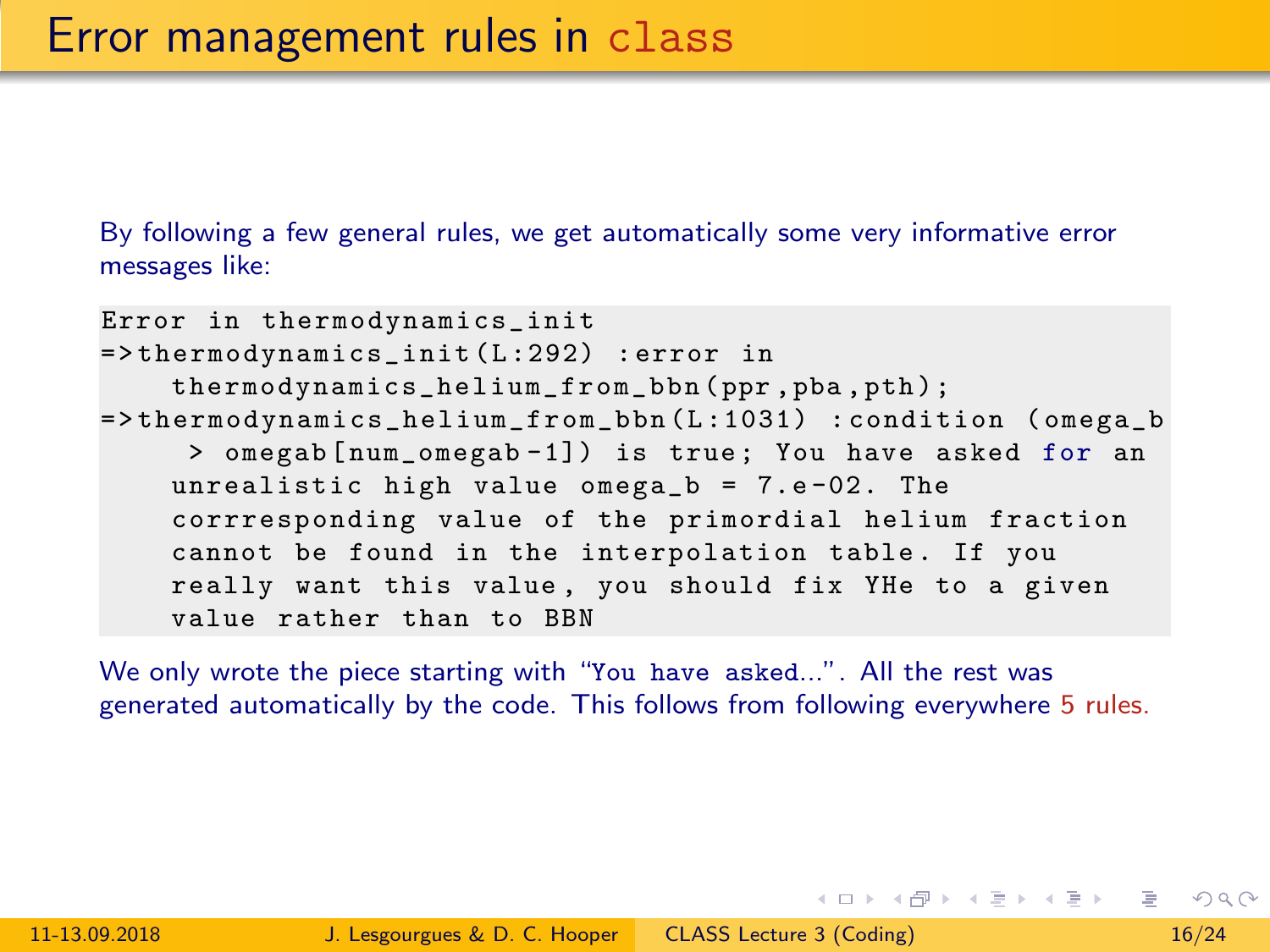# Rule 1:

All functions are of type int, and return either \_SUCCESS\_ or \_FAILURE\_ (defined internally in include/common.h: #define \_SUCCESS\_ 0 , #define \_FAILURE\_ 1 )

```
int function (input, & output) {
   ...
   if (something goes wrong) return _FAILURE_;
   ...
   return _SUCCESS_ ;
}
```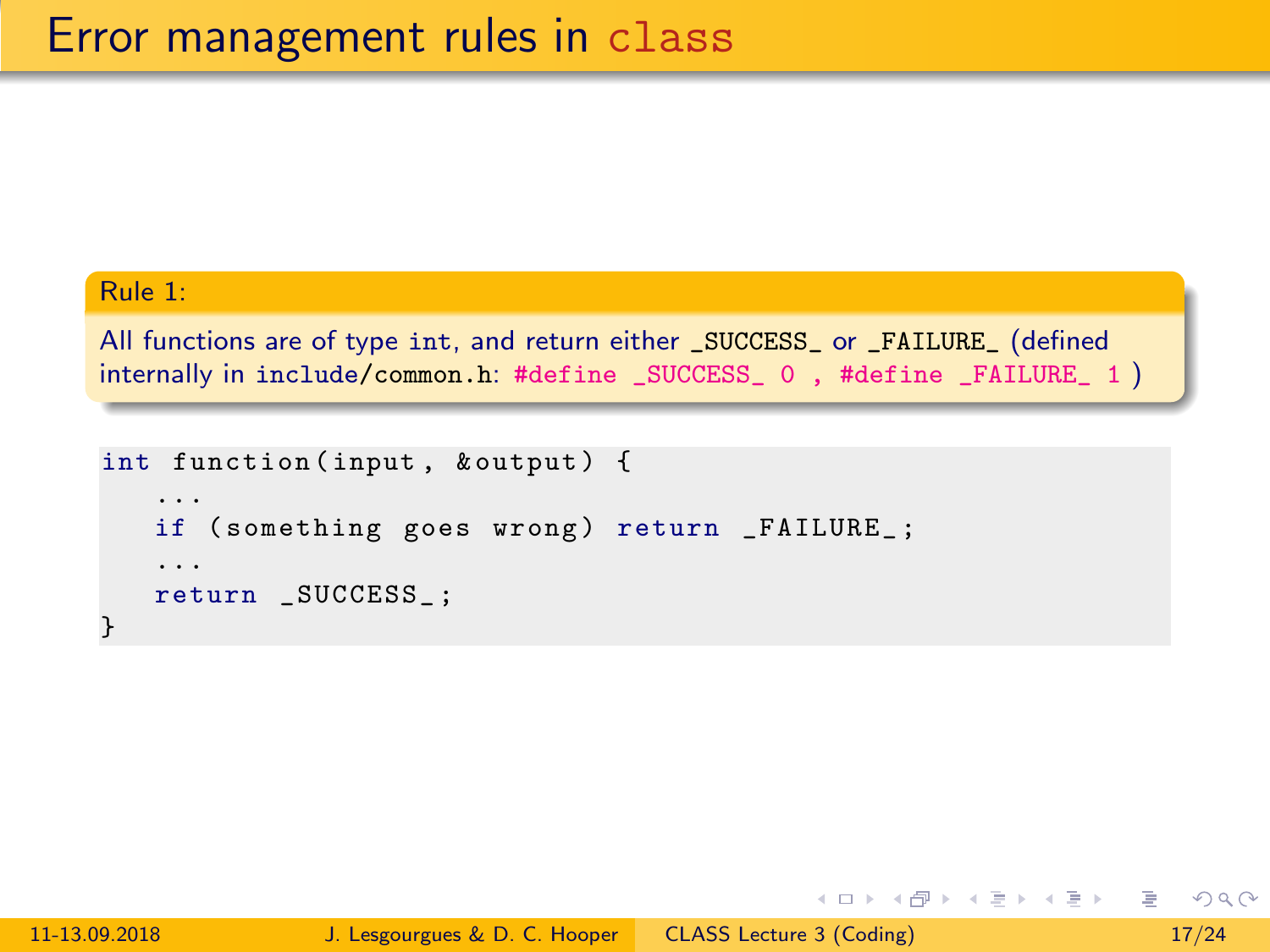# Rule 2:

```
All functions are called with the macro class_call(.,.,.) (all macros
class_xxx(...) are defined in include/common.h):
```

```
class_call (function (input, & output),
            error_message_from_function ,
            error_message_output );
```
# This is simply a short-cut for

```
if (function == FAILURE) {
    ErrorMsg Transmit_Error_Message ;
    sprintf ( Transmit_Error_Message ,"%s(L:%d) : error in %s;\
        n = >%s", __func__, __LINE__,#function,
        error_message_from_function );
    sprintf ( error_message_output ,"%s", Transmit_Error_Message
        );
    return FAILURE :
}
```
 $OQ$ GH.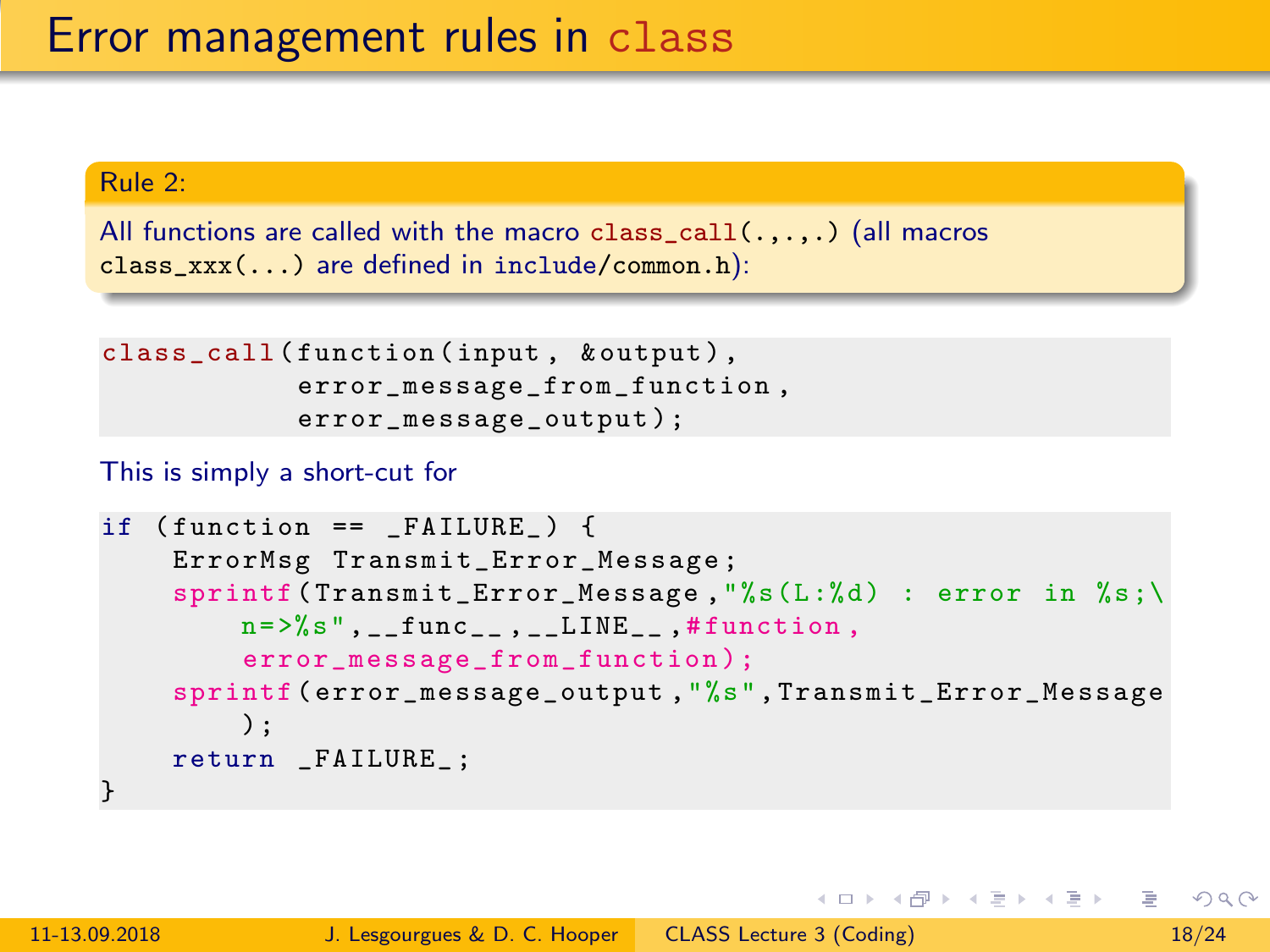# Rule 3:

Each of the 9 main structures xx has a field called error\_message. Any function in the module xxx.c is called xxx\_something() and writes its error message in xx.error\_message (if pxx is a pointer to xx, in pxx->error\_message).

So if we are in perturb\_init() and we call perturb\_indices() we write:

```
class_call ( perturb_indices (..., ppt),
            ppt -> error_message ,
            ppt -> error_message );
```
But if we are in perturb\_init() and we call background\_at\_tau() we write:

```
class_call ( background_at_tau (... , pba ) ,
             pba -> error_message ,
             ppt -> error_message );
```
 $OQ$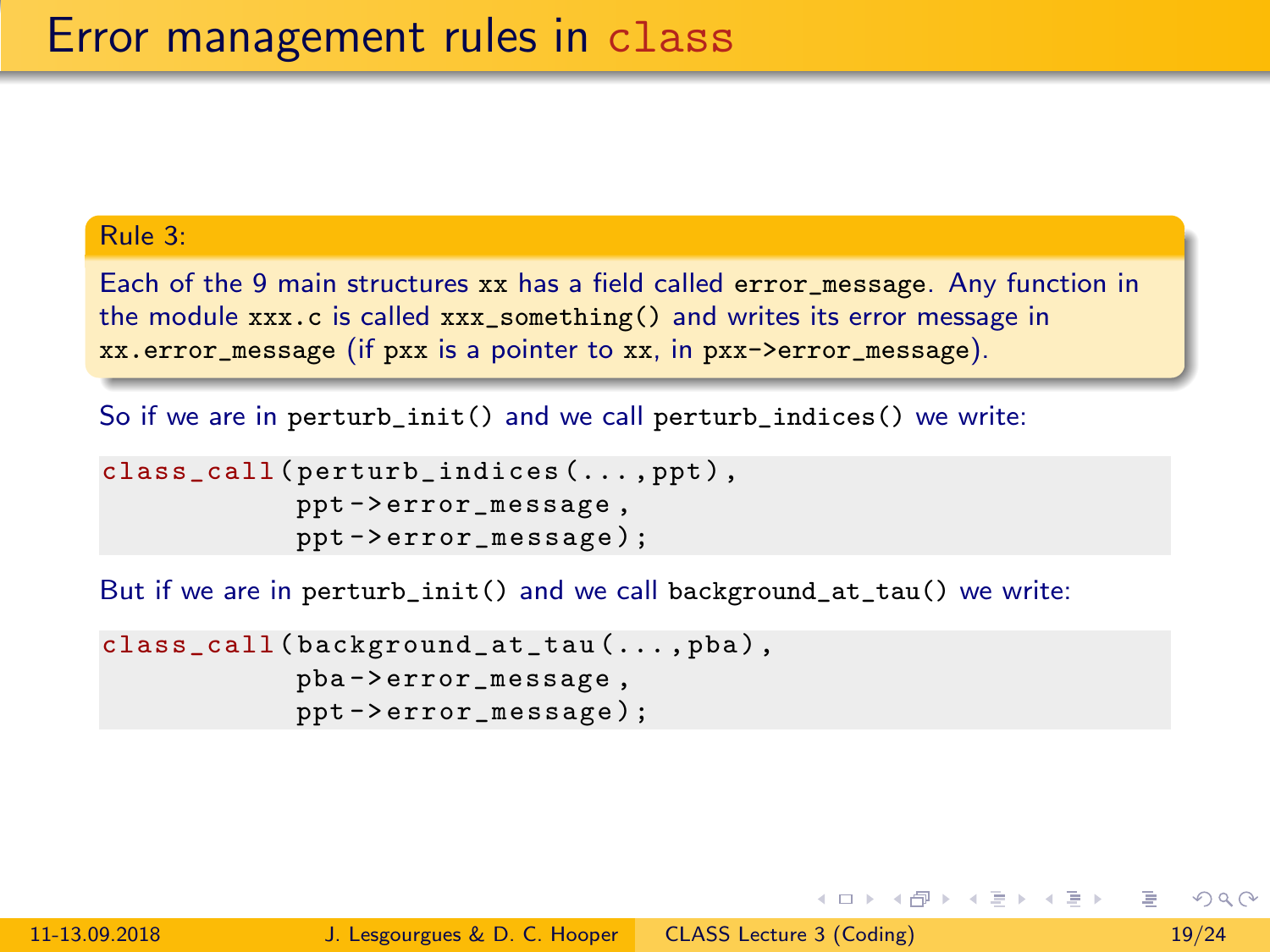# Rule 4:

Whenever an error could occur, we first write a test with the macro class  $test(...,.)$ :

class\_test ( condition , error\_message , " Some text ");

or

```
class_test ( condition , error_message , " Some text and numbers
    %d %e", n, x);
```
Example:

```
class_test(num\_points == 0,ppt -> error_message ,
            " this might be caused by ...");
step = (max-min) / ((double) num\_points);
```
In the text, no need to say in which function we are, or to write that the number of points is zero, or to put a  $\n\lambda$ , all this is done automatically.

 $OQ$ GB 11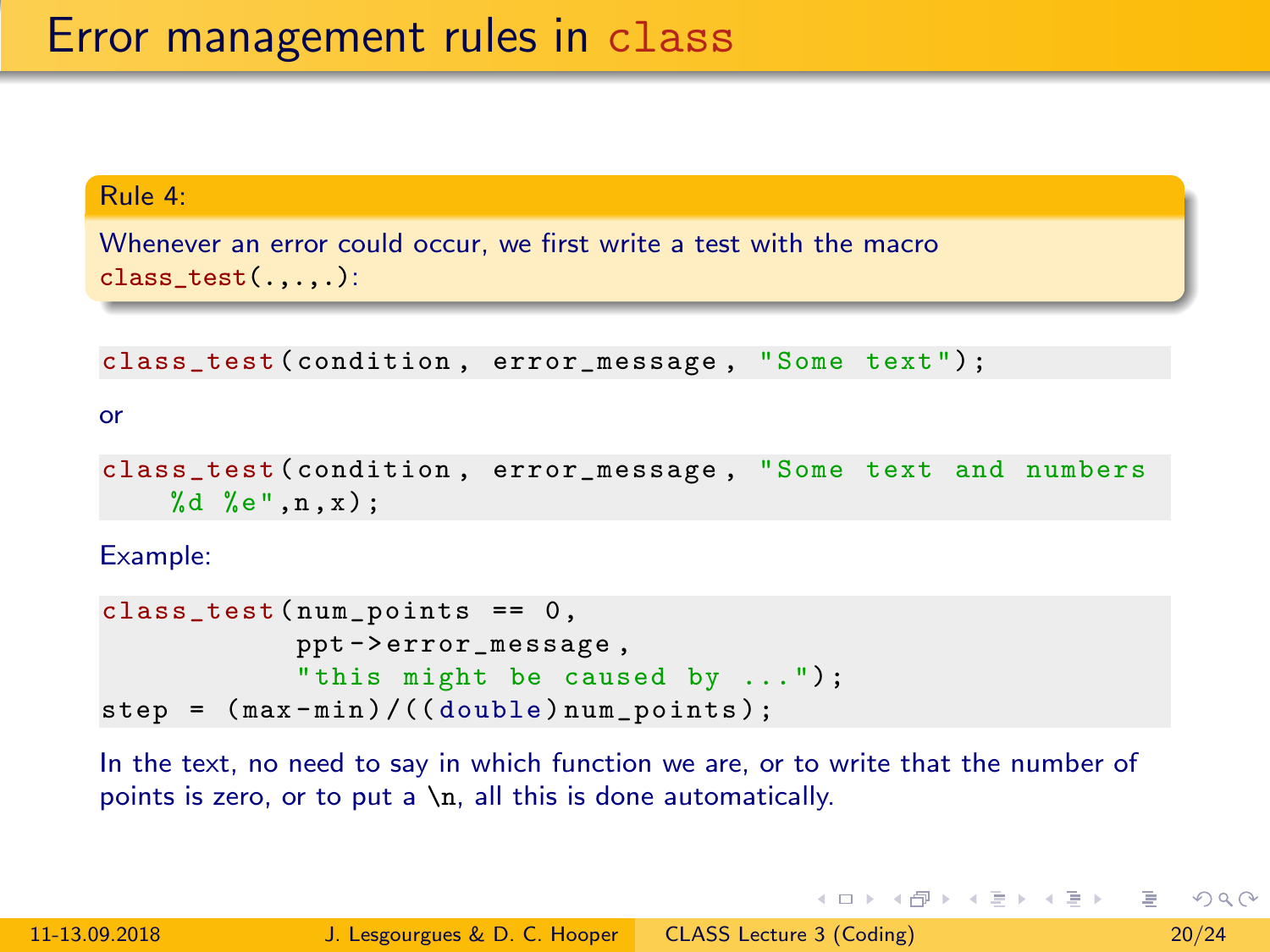# Rule 5:

Always allocate memory with the macros class\_alloc(), class\_calloc(), class\_realloc().

Instead of

```
malloc (parray, N*sizeof (double));
```
use

```
class_alloc(parray, N*sizeof(double), pxx->error_message);
```
If allocation fails (N too big, null or negative), the function will automatically return a \_FAILURE\_ and the code will return an appropriate error message:

```
Error running background_init
=> background_init (L :537) : error in background_solve ( ppr , pba );
=> background_solve (L :1303) : could not allocate pvecback with
    size -8
```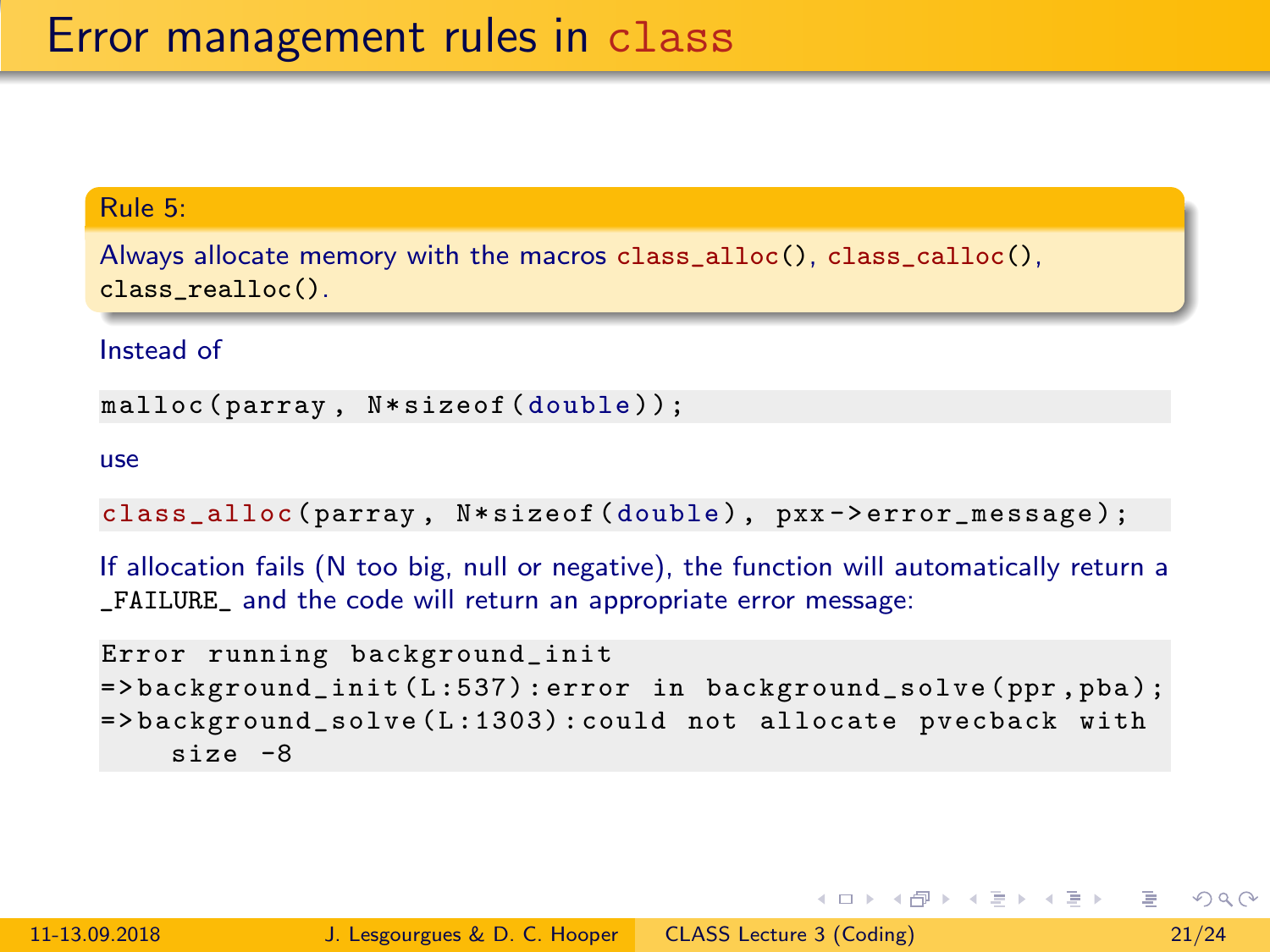#### Useful CLASS macros:

```
class_call (function, errmsg_input, errmsg_output);
class_call_parallel (...) ;
class_call_except (... ,[ line of code ; line of code ;...;]) ;
class_test ( condition , errmsg_output ," message "[, args ]) ;
class_test_parallel (...) ;
class_test_except (..., [line of code; line of code;...;]);
class_stop ( errmsg_ouput ," message "[, args ]) ;
class_alloc ( pointer , size );
```
class\_alloc\_parallel (...) ; class\_realloc (...) ; class\_calloc (...) ;



You can see them in include/common.h files!

 $OQ$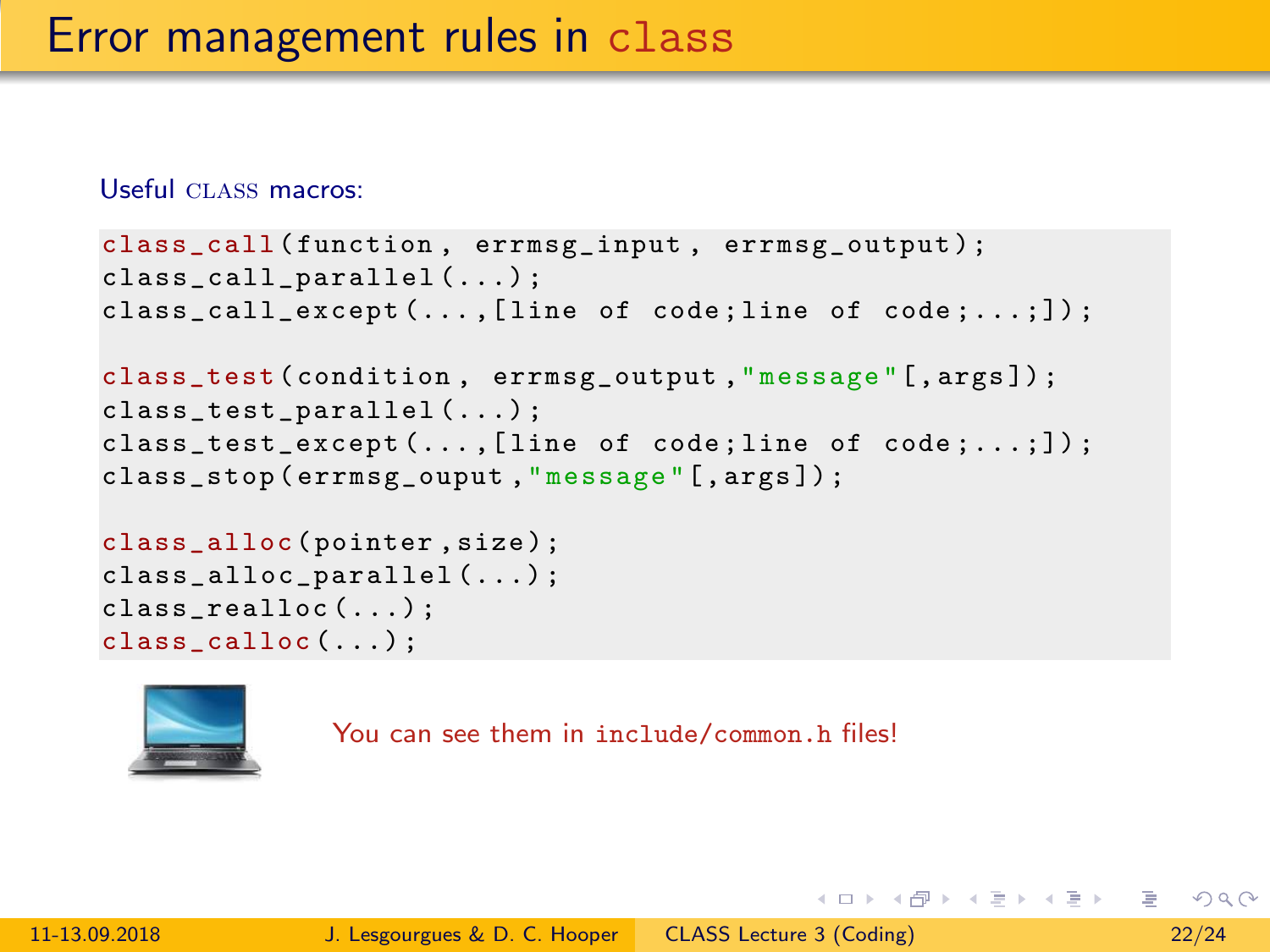# Error management rules in class

Few special cases:

in main/class.c there is no "higher level" so the 10 initialisation functions are called like e.g.:

```
int main (int argc, char ** argv) {
    if (background\_init(kpr,kba) == FAILURE_) {
    printf ("\n\nError running background_init \n=>%s\n"
        ,ba . error_message );
    return _FAILURE_ ;
    }
```
イロト イ何 トイヨ トイヨ トーヨー つなべ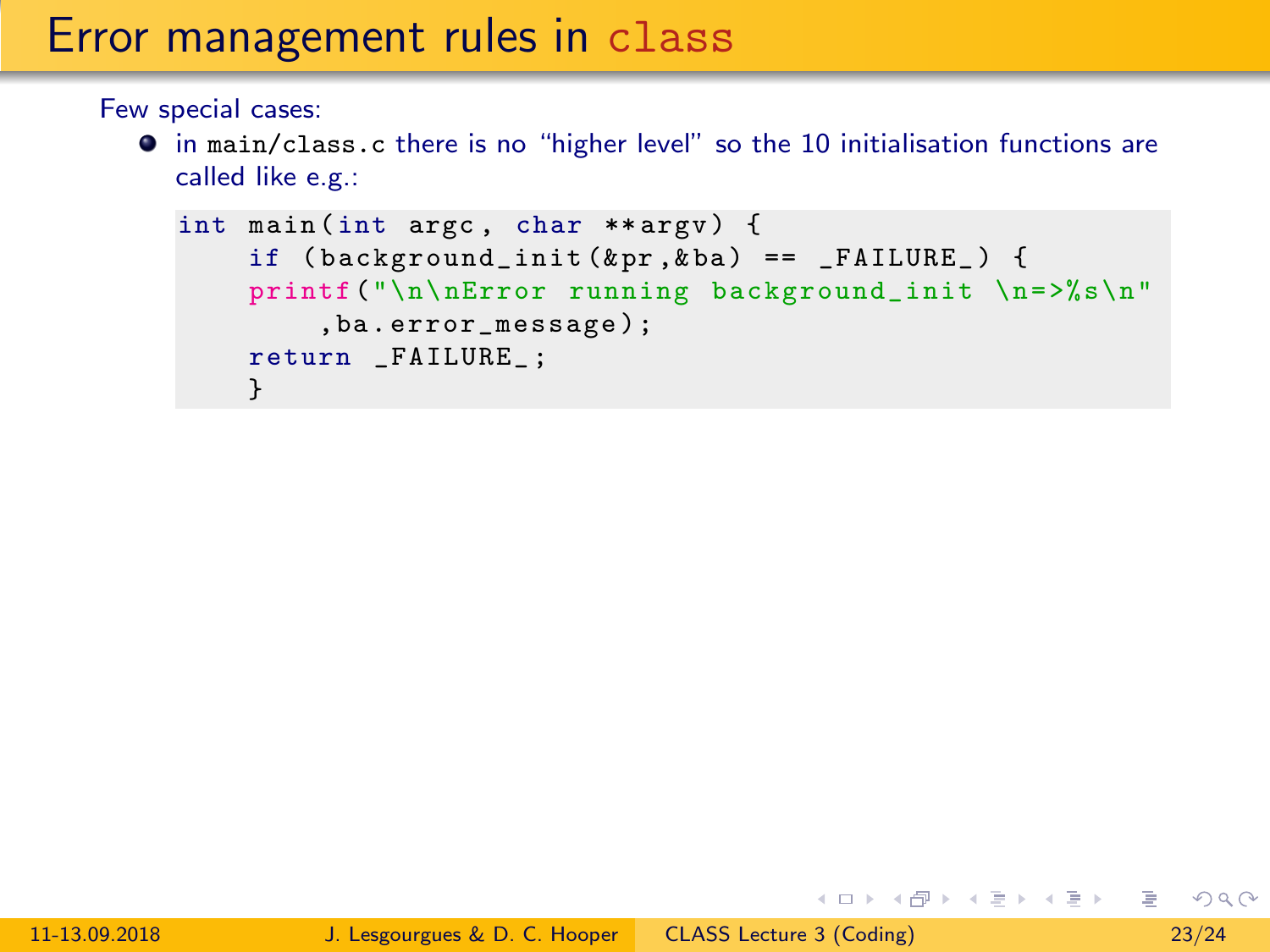# Error management rules in class

Few special cases:

in main/class.c there is no "higher level" so the 10 initialisation functions are called like e.g.:

```
int main (int argc, char ** argv) {
    if (background\_init(kpr,kba) == FAILURE_) {
    printf ("\n\nError running background_init \n=>%s\n"
        ,ba . error_message );
    return _FAILURE_ ;
    }
```
 $\bullet$  the input module does not have an error message attached to its structure, and just uses the local variable errmsg. So inside this module, the calls read e.g.:

```
class_call ( background_ncdm_init ( ppr , pba ) ,
                  pba -> error_message ,
                  errmsg ) ;
class_call ( parser_read_file (... , errmsg ) ,
                  errmsg ,
                  errmsg ) ;
```
イロメ イ部メ イ君メ イ君メー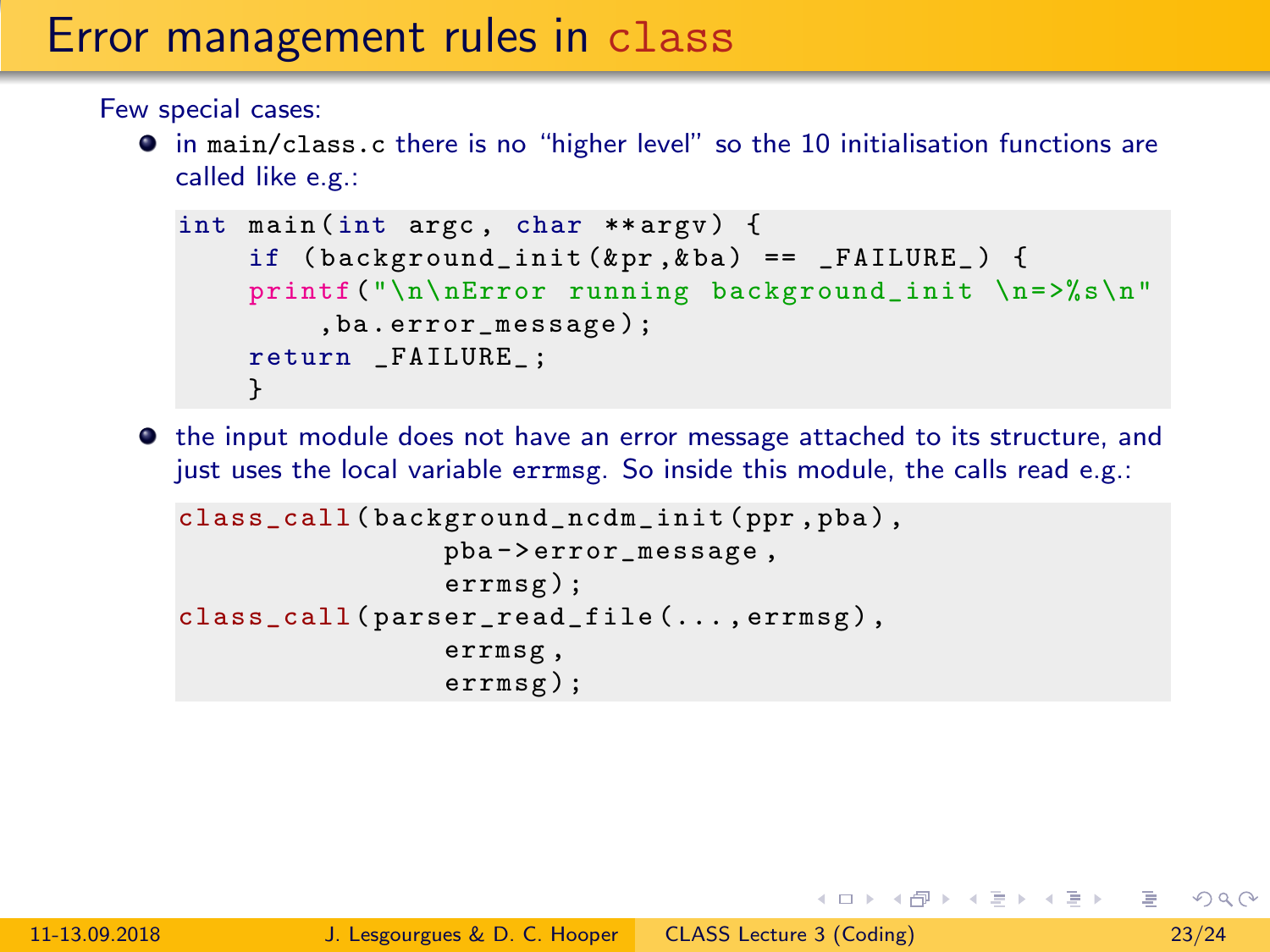# Error management rules in class

Few special cases:

in main/class.c there is no "higher level" so the 10 initialisation functions are called like e.g.:

```
int main (int argc, char ** argv) {
    if (background\_init(kpr,kba) == FAILURE_) {
    printf ("\n\nError running background_init \n=>%s\n"
        ,ba . error_message );
    return _FAILURE_ ;
    }
```
 $\bullet$  the input module does not have an error message attached to its structure, and just uses the local variable errmsg. So inside this module, the calls read e.g.:

```
class_call ( background_ncdm_init ( ppr , pba ) ,
                  pba -> error_message ,
                  errmsg ) ;
class_call ( parser_read_file (... , errmsg ) ,
                  errmsg ,
                  errmsg ) ;
```
when calling external functions not in the 10 modules we must pass the error message as an argument:

```
class_call ( array_interpolate (... , pba -> error_message ) ,
                 pba -> error_message ,
                 pba -> error_message );
                                          UP RIVER SERVICE
```
 $OQ$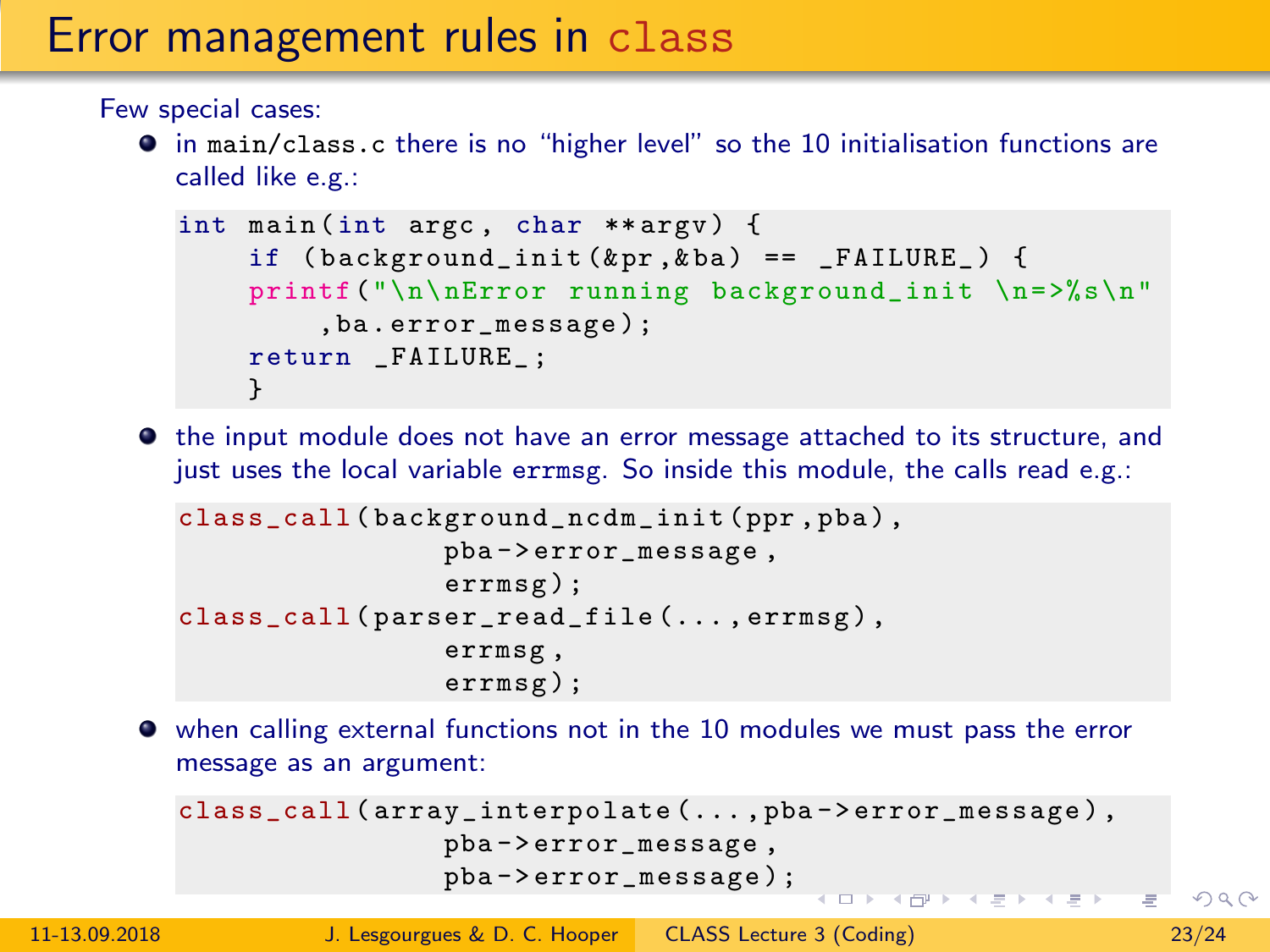- **a** new species
- a new approximation scheme to simplify some equations in some regime
- a new mathematical description of an existing species (switching on more precise corrections, etc.)
- a new observable or output (new source function, new transfer function, new spectrum...)

the logic is always the same:

メロメ メ母メ メミメ メミメ

 $QQ$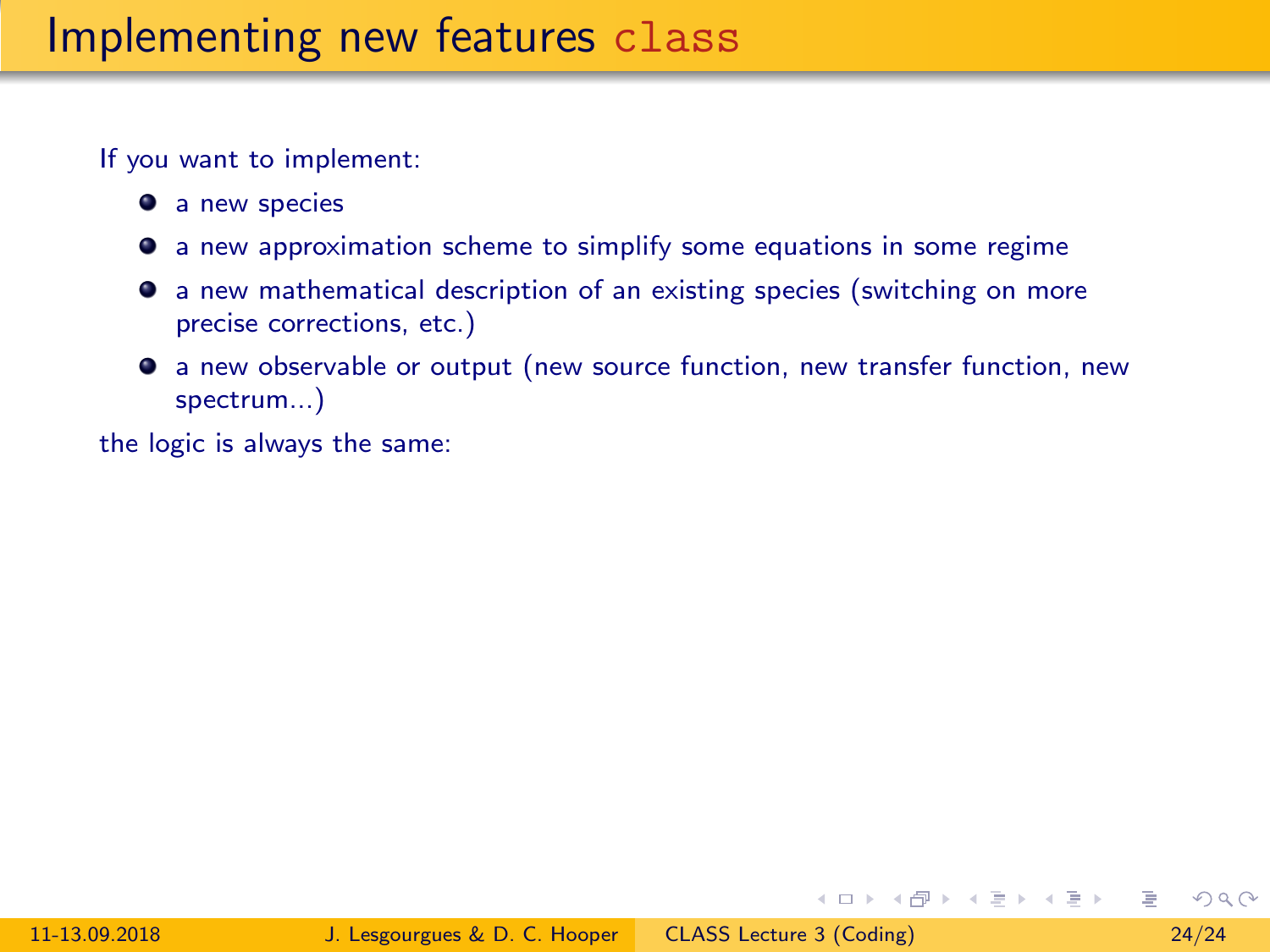- **a** new species
- a new approximation scheme to simplify some equations in some regime
- a new mathematical description of an existing species (switching on more precise corrections, etc.)
- a new observable or output (new source function, new transfer function, new spectrum...)

the logic is always the same:

 $\bullet$  define an acronym easy to search in the C files (e.g. for early dark energy: earde is good, ede is bad because it is inside "redefine", "needed", etc.)

 $\Omega$ 

メロメ メ母メ メミメ メミメ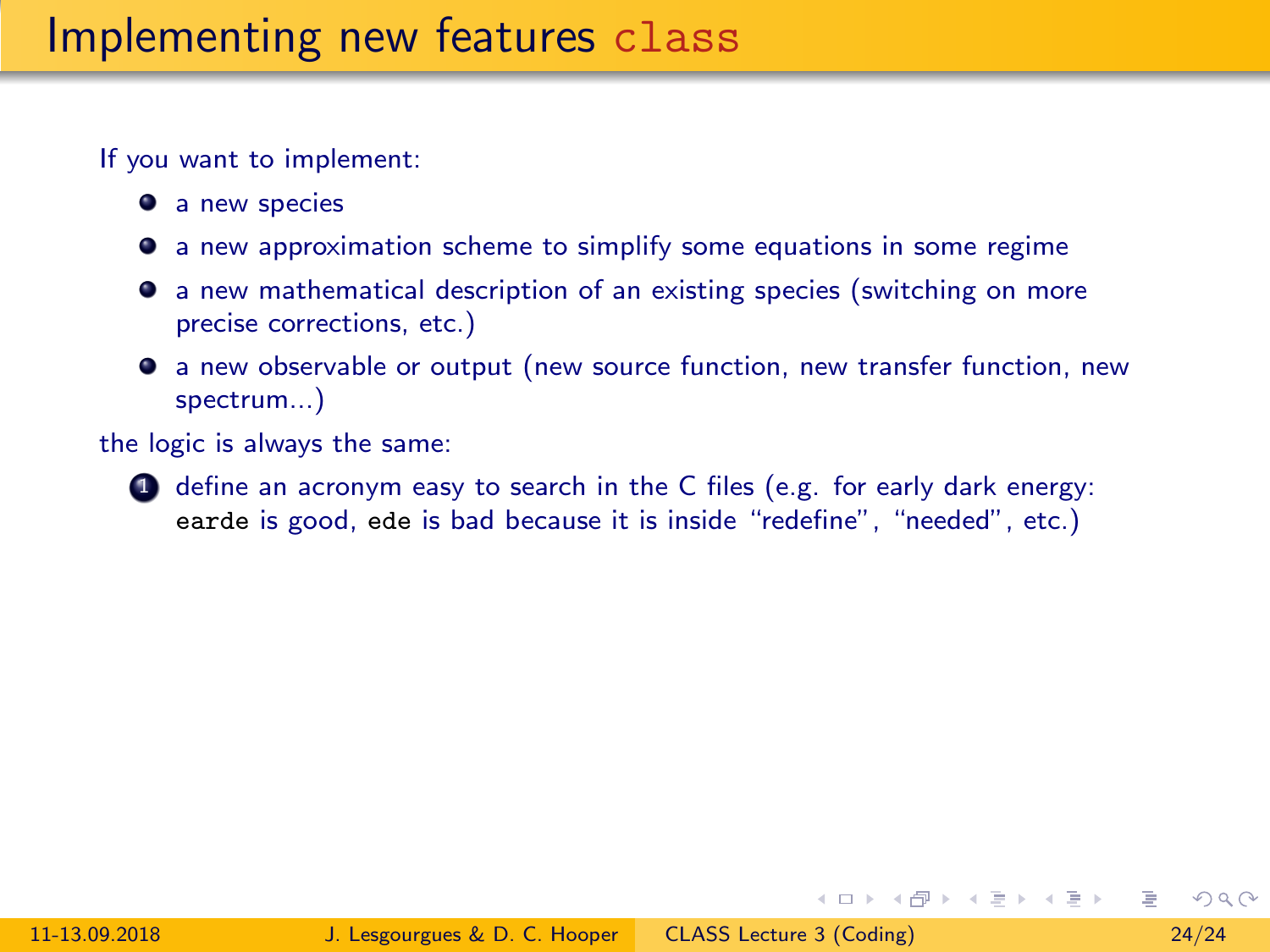- **a** new species
- a new approximation scheme to simplify some equations in some regime
- a new mathematical description of an existing species (switching on more precise corrections, etc.)
- a new observable or output (new source function, new transfer function, new spectrum...)

the logic is always the same:

- $\bullet$  define an acronym easy to search in the C files (e.g. for early dark energy: earde is good, ede is bad because it is inside "redefine", "needed", etc.)
- 2 think of the feature closest to yours, and find its acronym (e.g. for fluid: fld)

 $\Omega$ 

メロメ メ母メ メミメ メミメ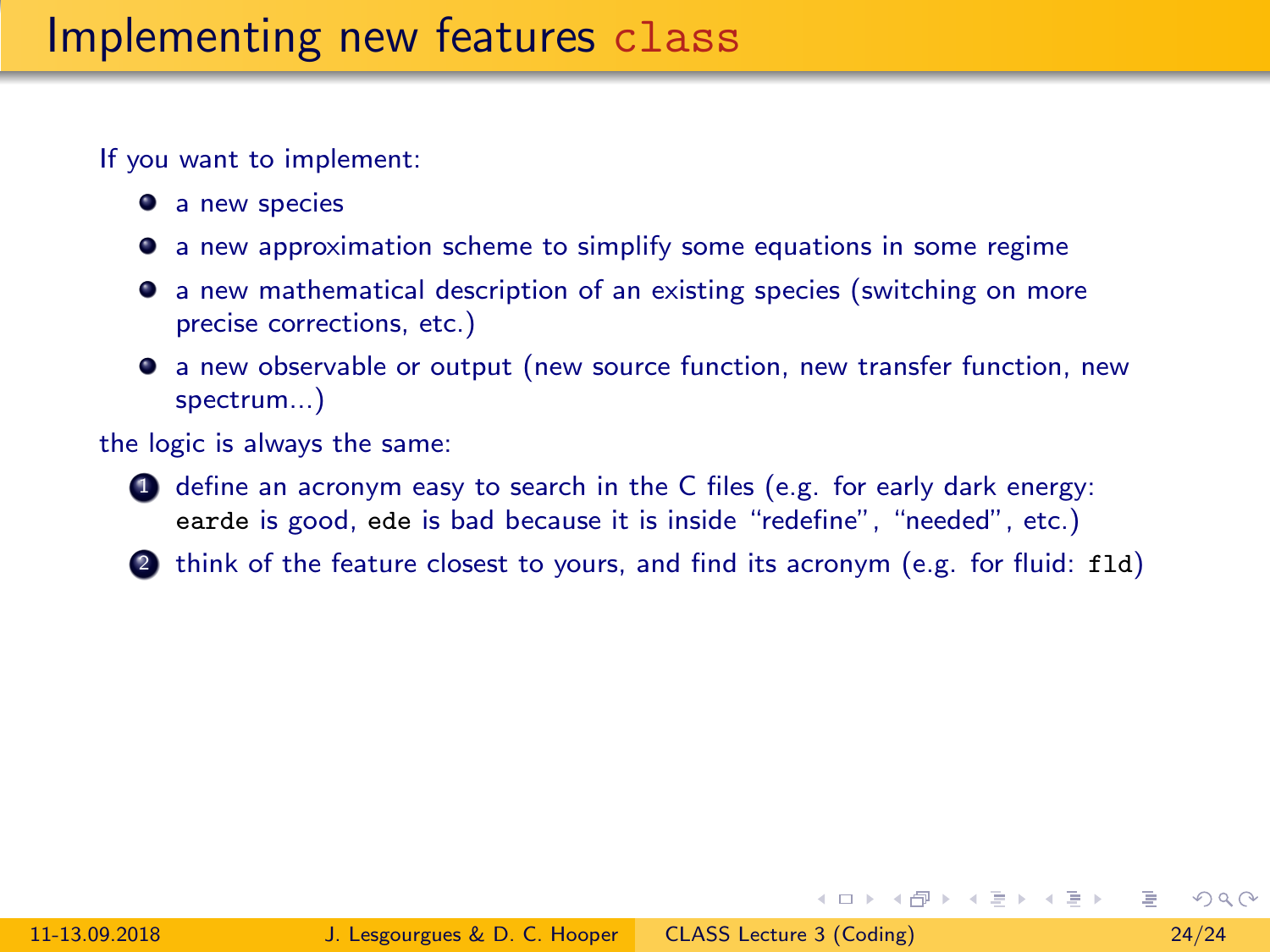- **a** new species
- a new approximation scheme to simplify some equations in some regime
- a new mathematical description of an existing species (switching on more precise corrections, etc.)
- a new observable or output (new source function, new transfer function, new spectrum...)

#### the logic is always the same:

- **4** define an acronym easy to search in the C files (e.g. for early dark energy: earde is good, ede is bad because it is inside "redefine", "needed", etc.)
- 2 think of the feature closest to yours, and find its acronym (e.g. for fluid: fld)
- 3 grep for all occurences of fld in include/\*.h and source/\*.c (normally they are all within some "if  $(has_f1d)$ {  $\dots$ }" and you can search directly for occurences of has\_fld)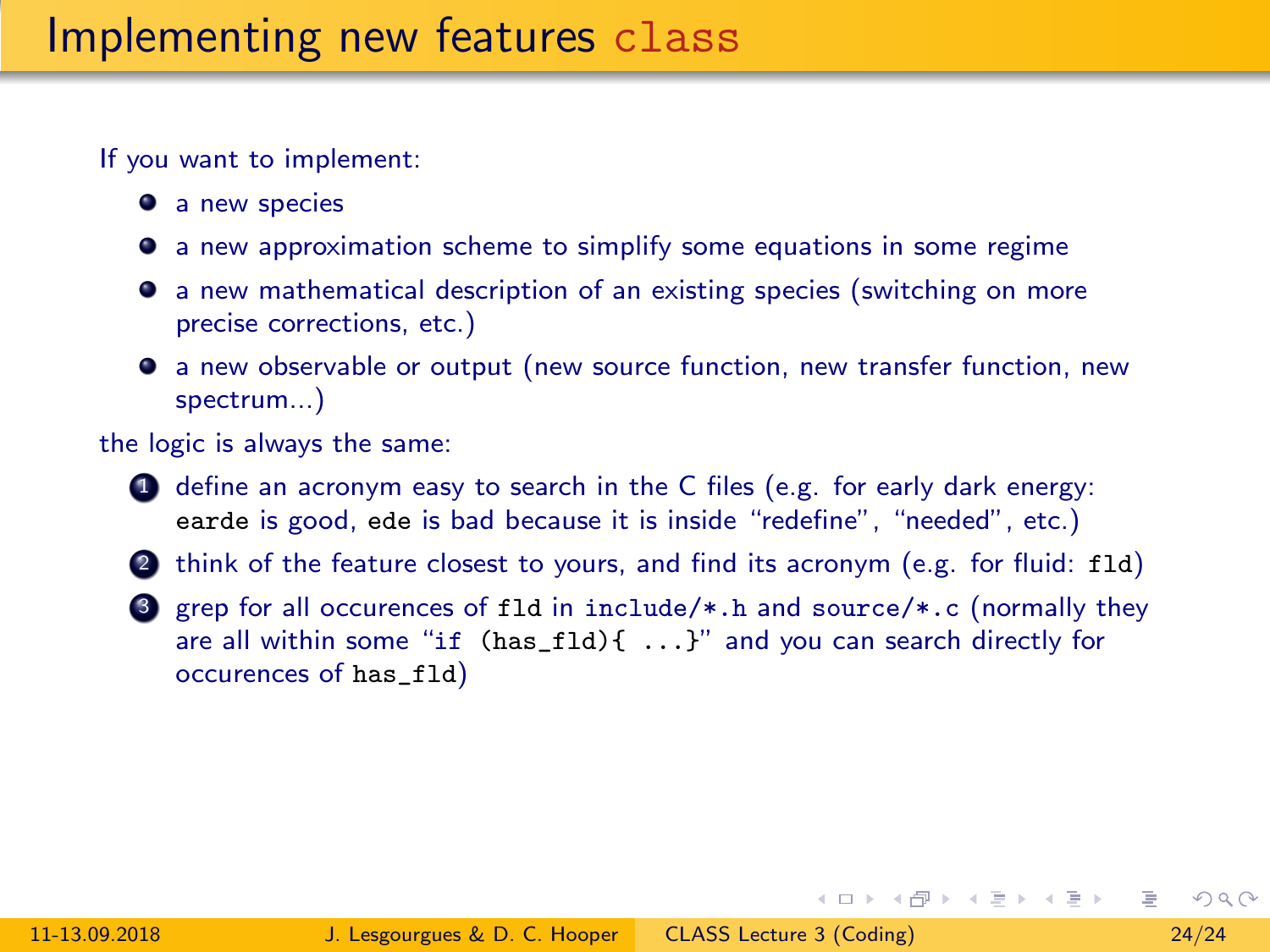- **a** new species
- a new approximation scheme to simplify some equations in some regime
- a new mathematical description of an existing species (switching on more precise corrections, etc.)
- a new observable or output (new source function, new transfer function, new spectrum...)

#### the logic is always the same:

- **4** define an acronym easy to search in the C files (e.g. for early dark energy: earde is good, ede is bad because it is inside "redefine", "needed", etc.)
- 2 think of the feature closest to yours, and find its acronym (e.g. for fluid: fld)
- 3 grep for all occurences of fld in include/\*.h and source/\*.c (normally they are all within some "if  $(has_f1d)$ {  $\dots$ }" and you can search directly for occurences of has\_fld)
- 4 duplicate these occurences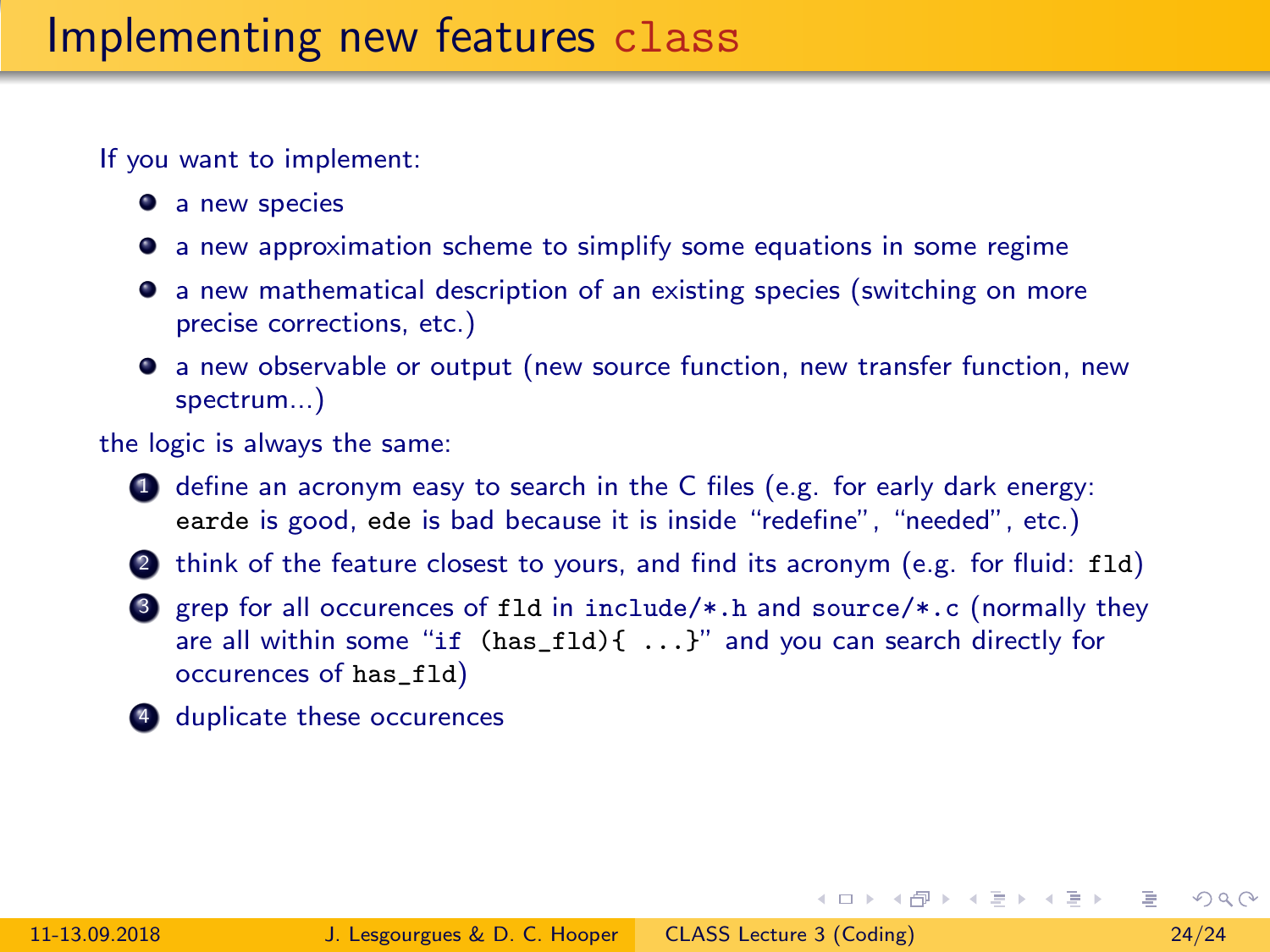- **a** new species
- a new approximation scheme to simplify some equations in some regime
- a new mathematical description of an existing species (switching on more precise corrections, etc.)
- a new observable or output (new source function, new transfer function, new spectrum...)

#### the logic is always the same:

- **4** define an acronym easy to search in the C files (e.g. for early dark energy: earde is good, ede is bad because it is inside "redefine", "needed", etc.)
- 2 think of the feature closest to yours, and find its acronym (e.g. for fluid: fld)
- 3 grep for all occurences of fld in include/\*.h and source/\*.c (normally they are all within some "if  $(has_f1d)$ {  $\dots$ }" and you can search directly for occurences of has\_fld)
- 4 duplicate these occurences
- **5** change fld into earde

 $\mathcal{A} \subseteq \mathcal{A} \text{ and } \mathcal{A} \subseteq \mathcal{A} \text{ and } \mathcal{A} \subseteq \mathcal{A} \text{ and } \mathcal{A} \subseteq \mathcal{A}$